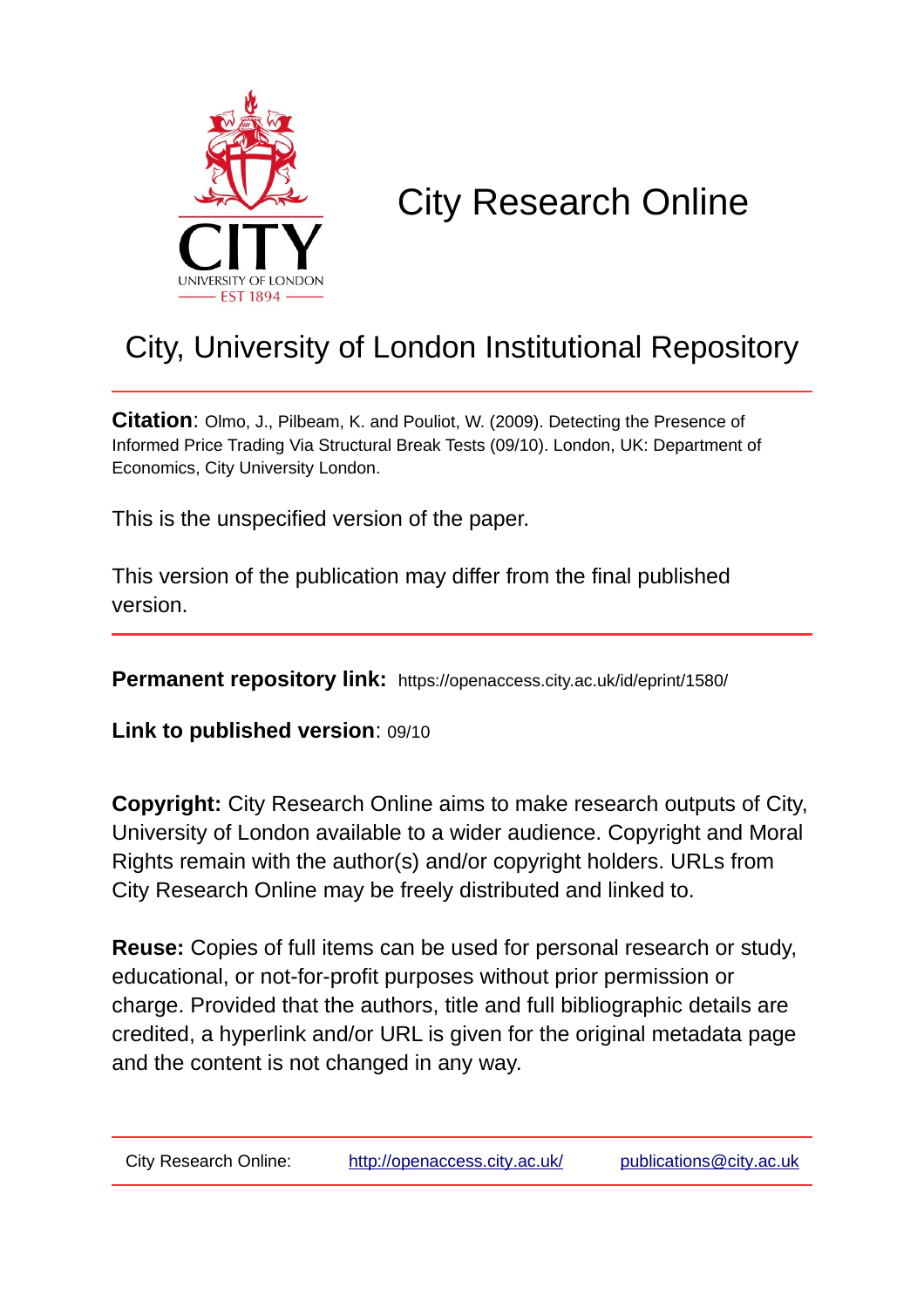

# **Department of Economics**

## **Detecting the Presence of Informed Price Trading Via Structural Break Tests**

Jose Olmo<sup>1</sup> City University London

Keith Pilbeam City University London

William Pouliot City University London and University of Liverpool

> **Department of Economics Discussion Paper Series No. 09/10**



<sup>1</sup> Department of Economics, City University London, D308 Social Sciences Bldg, Northampton Square, London EC1V 0HB, UK. Email: *J.Olmo@city.ac.uk*. T: +44 (0)20 7040 4129 F: +44 (0)20 7040 8580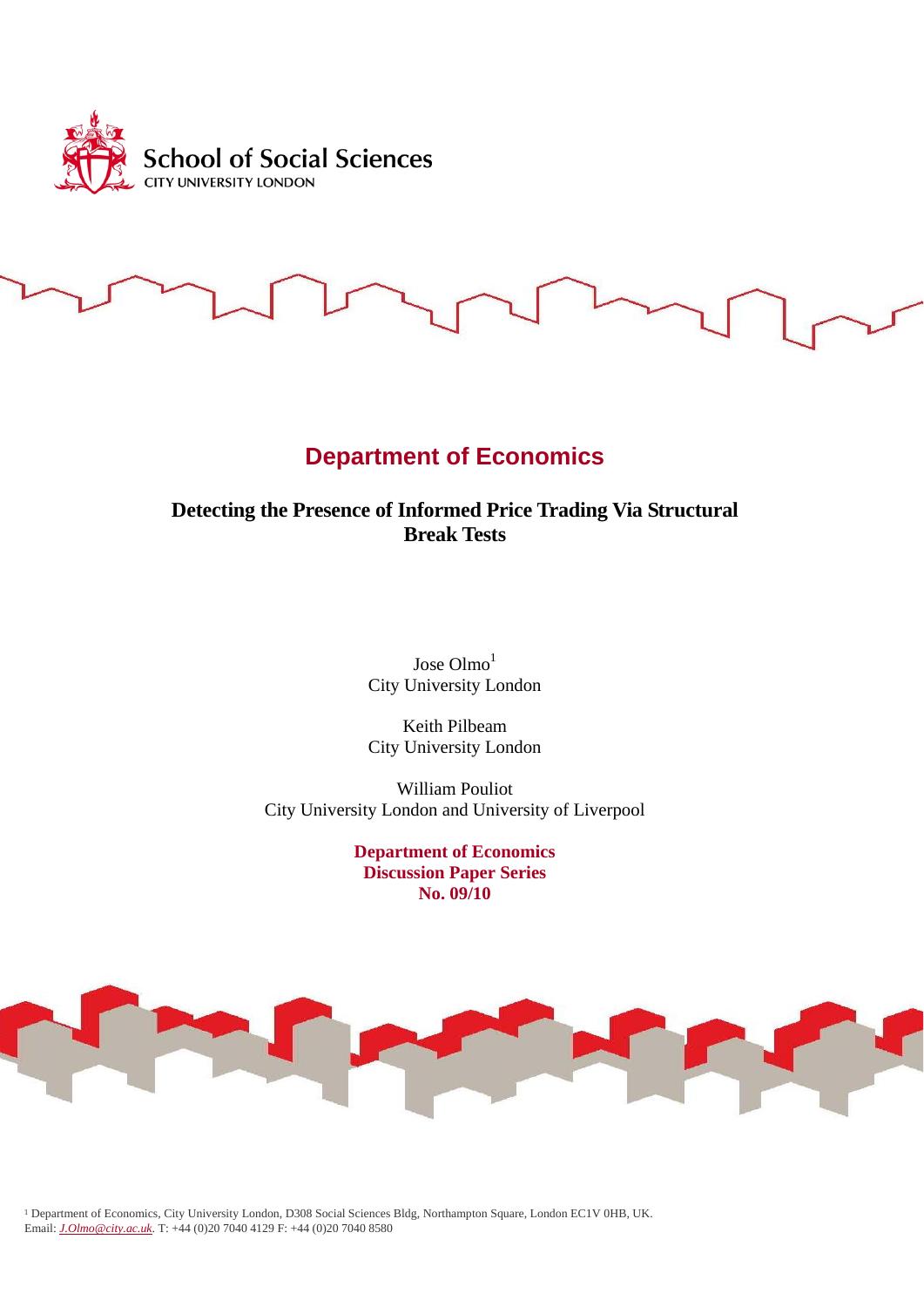## Detecting the Presence of Informed Price Trading Via Structural

Break Tests

Jose Olmo<sup>∗</sup>

City University London

Keith Pilbeam

City University London

WILLIAM POULIOT

City University London and Management School, University of Liverpool

September 2009

#### Abstract

The occurrence of abnormal returns before unscheduled announcements is usually identified with informed price movements. Therefore, the detection of these observations beyond the range of returns due to the normal day-to-day activity of financial markets is a concern for regulators monitoring the right functioning of financial markets and for investors concerned about their investment portfolios. In this article we introduce a novel method to detect informed price movements via structural break tests for the intercept of an extended CAPM model describing the risk premium of financial returns. These tests are based on the use of a U-statistic type process that is sensitive to detecting changes in the intercept that occur very early in the evaluation period and that can be used to construct a consistent estimator of the timing of the change. As a byproduct, we show that estimators of the timing of change constructed from standard CUSUM statistics are inconsistent and therefore fail to provide useful information about the presence of informed price movements.

Keywords and Phrases: CUSUM tests; ECAPM; Informed Price Movements; Insider Trading; Linear Regression Models; Structural Change; U-statistics.

JEL classification: C14, G11, G12 G14, G28, G38.

<sup>∗</sup>Corresponding Address: Dept. Economics, City University. Northampton Square, EC1 V0HB, London. Jose Olmo, E-mail: J.olmo@city.ac.uk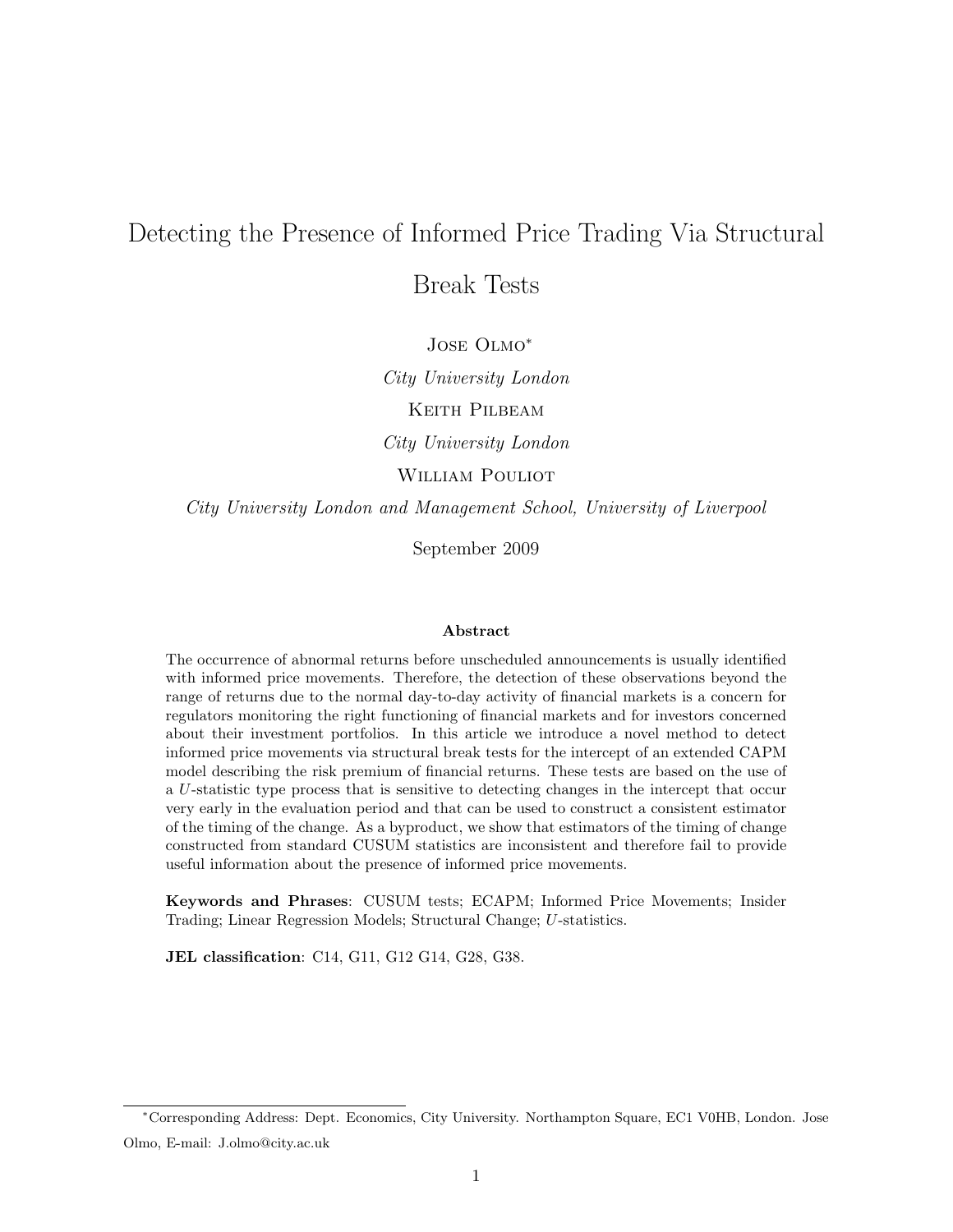### 1 Introduction

Recent research of Grégoire and Huang (2009) has analyzed, from a theoretical perspective, some of the consequences that informed trading and insider information have on the cost of issuing new equity. In particular, their model indicates that such information can cause the market to demand a higher premium over the risk-free rate on newly issued equity. In this model, the informed trader, in some situations - absence of noise trading in stocks, has incentive to disclose some information to the public. Under the likely scenario that many stocks involve noise trading there is little incentive to disclose material information. When information of this nature is not disclosed to financial markets in a timely fashion, Vo (2008) has shown that the price of equity is positively correlated with this information. Because insider information can negatively impact the price of equity, financial regulators have incentive to detect such trading and when appropriate prosecute.

Detection of informed trading is important then for the well functioning of financial markets. One regulatory body, the British Financial Services Authority (hereafter FSA) has the statutory objective to maintain confidence in the British financial system. In particular, it is responsible for detecting market abuse and when detected to prosecute. Dubow and Monteiro (2006 hereafter DM) in an article published in the FSA Occasional Paper Series developed a measure of market cleanliness based on the extent to which share price move ahead of regulatory announcements which issuers to financial markets are required to make. Share price movements observed ahead of significant announcements made by issuers to financial markets may reflect insider trading. DM (2006) examine two kinds of announcements: trading statements made by FTSE 350 issuers and public takeover announcements by companies to which takeover code applies. Their measure of market cleanliness is based on the proportion of significant announcements where the announcement was preceded by an informed price movement - an informed price movement is an instance where there is an abnormal stock return before an announcement.

The authors implement a capital asset pricing model to model the dynamics of risky returns and use a definition of abnormal returns as the residuals of the corresponding time series regression. Their method of detecting an informed price movements is via bootstrap techniques to approximate the finite-sample distribution of the sequence of abnormal returns before an unscheduled announcement and compare this distribution against the magnitude of four-day and two-day cumulative returns taken four days before the announcement and on and one day after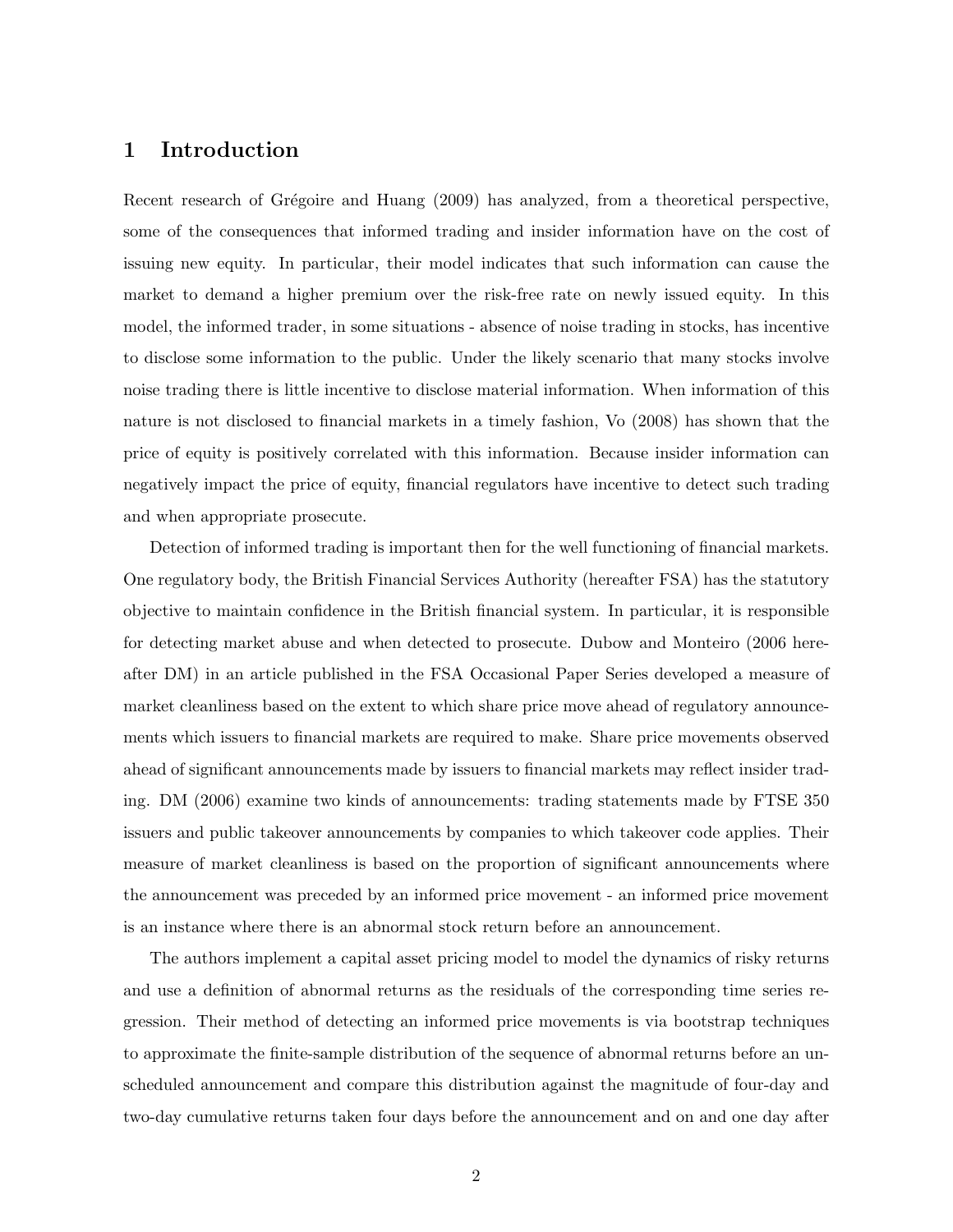the announcement to see if these observations are in the tails of the bootstrap distribution. This method is further refined in Monteiro, Zaman and Leitterstorf (2007 hereafter MZL) to allow for serial correlation and conditional heteroscedasticity in the data by modeling the risky returns using an extended capital asset pricing model.

This article takes a different view on the statistical detection of insider trading and informed price movements. Under informed price movements, we expect a positive shift in the mean of the abnormal return sequence. Using a capital asset pricing model to describe the dynamics of asset returns, we observe that this change is reflected in an increase in the value of the intercept of the model. Therefore, we argue that a natural methodology to detect informed price movements is the use of structural break tests for changes in the intercept of LRMs.

Chow (1960) was one of the first to develop tests for structural breaks in LRMs. In particular, he constructed two test statistics capable of detecting a one-time change in regression parameters at a known time. Work by Brown, Durbin and Evans (1975, hereafter BDE) and Dufour (1988) extended Chow's test to accommodate multiple changes in regression parameters that may occur at unknown times. Other tests, called fluctuation tests, of Ploberger, Kramer and Kontrus (1988, hereafter PKK) have also been developed. An interesting contribution to the literature is that of Altissimo and Corradi (2003) who develop a statistic that tests for any number of break-points. CUSUM tests of BDE (1975), however, have been shown to be biased to a one-time change in intercept of linear regression models. Even the fluctuation tests of PKK (1988) have not performed well in finite samples see for example Olmo and Pouliot (2008) because of excessive inflation of nominal coverage probabilities.

The aim of this article is twofold. First, we propose a novel method to detect informed price movements via structural break tests for the intercept of LRMs. These tests are based on the use of a U-statistic type process that is sensitive to detecting changes in the intercept that occur early and late on in the evaluation period and can be used to construct a consistent estimator of the timing of the change; and second, the paper shows via simulation experiments the outperformance of this new method for change-point detection compared to the CUSUM test of BDE (1975) and the fluctuation test of PKK (1988).

The article is structured as follows. Section 2 introduces the definition of abnormal returns and sets out the novel hypothesis tests based on a U-statistic type process for detecting informed price movements. Section 3 discusses alternatives for change point detection based on standard CUSUM tests and shows via different Monte Carlo simulation experiments the deficiencies in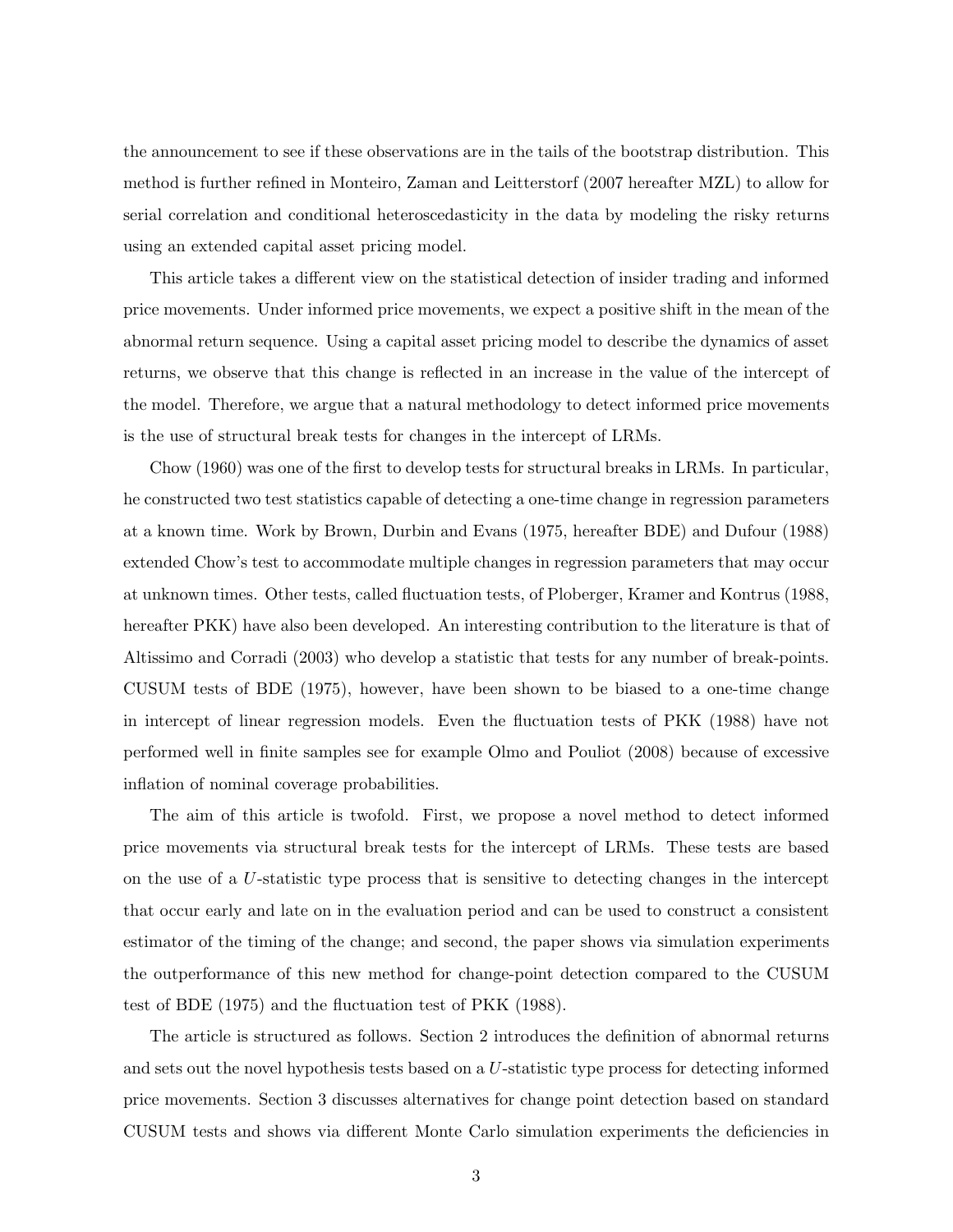terms of size and power of these tests when the structural break is in the intercept of LRM. Section 4 illustrates these methods with an application to detect informed price movements using real data on financial returns of an anonymous database of firms trading on the London Stock Exchange and provided by Financial Services Authority. Section 5 concludes.

## 2 Detecting Informed Price Movements

Standard methodologies for detecting informed price movements and insider trading define abnormal stock returns as

$$
AR_{it} := R_{it} - \mathbb{E}[R_{it}] = \varepsilon_{it},
$$

where  $R_{it}$  refers to returns on stock i at time t,  $AR_{it}$  refers to abnormal returns and E is the expectation. The expected return can be modeled using time series or cross-section methods. We follow the literature on market cleanliness, see DM  $(2006)$  and MZL  $(2007)$ , and describe the dynamics of the expected return via an extended CAPM (hereafter ECAPM ) given as follows;

$$
\mathbb{E}[R_{it}] = \alpha + \beta_1 R_t^M + \beta_2 R_{it-1} + \beta_3 R_{t-1}^M,
$$
\n(1)

where  $R_t^M$  refers to the market return at time t,  $\alpha$  the intercept and  $\beta_1$ ,  $\beta_2$  and  $\beta_3$  the slope parameters. The authors substitute lagged variables into the model to filter the presence of serial dependence in the data. Given that in the empirical application we are using the same dataset as in MZL (2007) it makes sense to use the same econometric model as these authors.

The estimated abnormal returns are obtained from the following time series regression model;

$$
R_{it} = \alpha + \beta_1 R_t^M + \beta_2 R_{it-1} + \beta_3 R_{t-1}^M + \varepsilon_{it},
$$
\n(2)

with  $\varepsilon$  such that  $\mathbb{E}[\varepsilon_{it}] = 0$  and  $\mathbb{E}[\varepsilon_{it}^2] = \sigma_{it}^2$  for  $t = 1, \dots, T$ . The model accommodates the presence of conditional heteroscedasticity, modeled for our purposes and following MZL (2007), as

$$
\sigma_{it}^2 = \omega_0 + \omega_1 \varepsilon_{it-1}^2 + \omega_2 \sigma_{it-1}^2,\tag{3}
$$

with  $\boldsymbol{\omega} = (\omega_0, \omega_1, \omega_2)$  the vector of parameters.

One can argue that a time varying volatility structure can be due to frequent breaks in the variance or in the intercept of the process. For the purposes of this work we rule out the presence of breaks in the parameters of the conditional volatility process and assume that the process is genuinely changing over time, depends on past information and can be modelled with the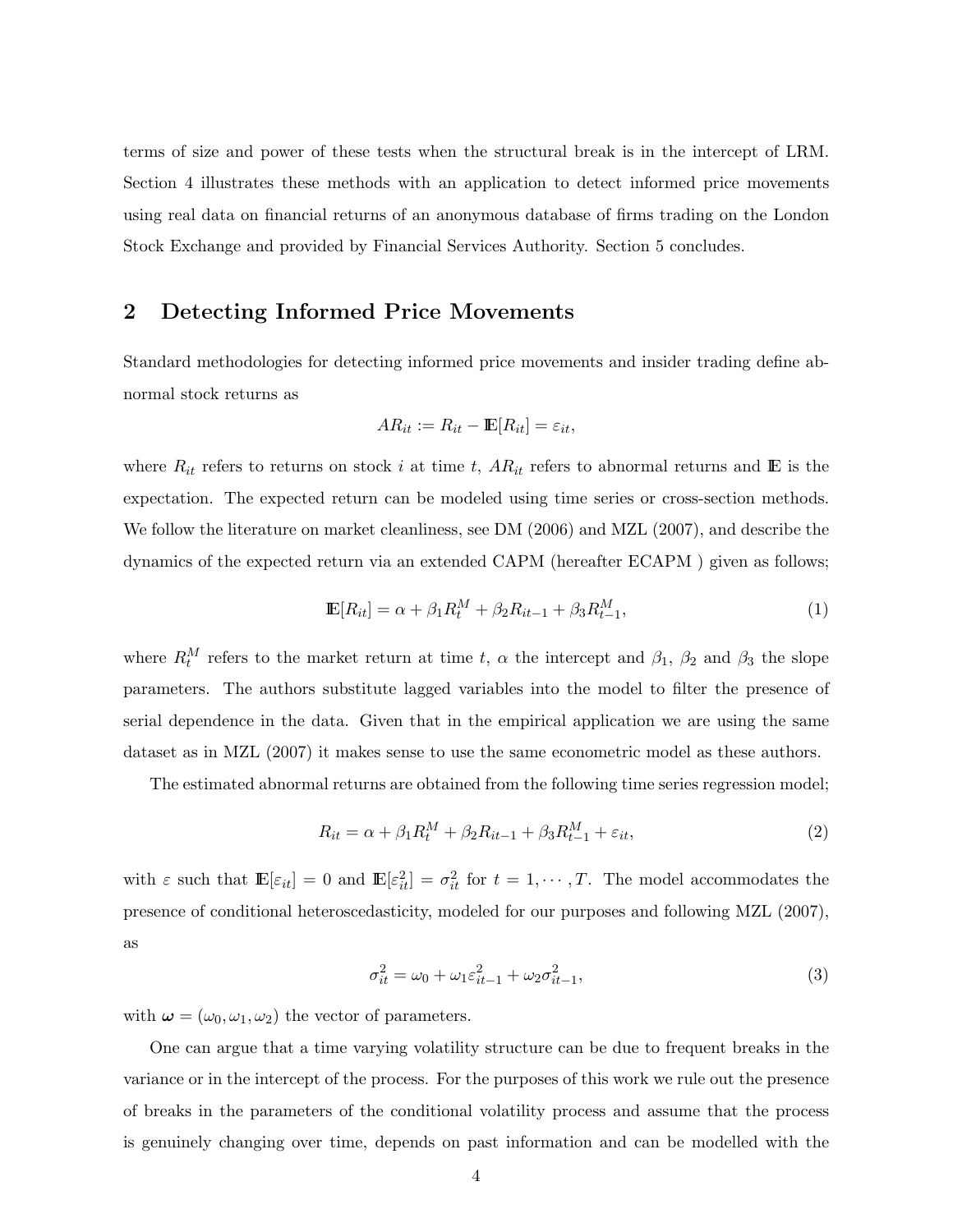GARCH structure introduced above. Note, however, that the occurrence of a structural break in the intercept of equation (1) can produce a change in the variance parameters. To see why consider the following nonlinear version of the ECAPM:

$$
R_{it} = \begin{cases} \alpha + \beta_1 R_t^M + \beta_2 R_{it-1} + \beta_3 R_{t-1}^M + \varepsilon_{it} & 1 \le t \le t^* \\ \alpha + \Delta + \beta_1 R_t^M + \beta_2 R_{it-1} + \beta_3 R_{t-1}^M + \varepsilon_{it} & t^* + 1 \le t \le T \end{cases},
$$
(4)

and assume that model (1) is instead considered. Then

$$
\mathbb{E}[\varepsilon_{it}^2] = \begin{cases} \mathbb{E}[(R_{it} - \alpha - \beta_1 R_t^M - \beta_2 R_{it-1} - \beta_3 R_{t-1}^M)^2] = \sigma^2, & 1 \le t \le t^*\\ \mathbb{E}[(R_{it} - \alpha - \beta_1 R_t^M - \beta_2 R_{it-1} - \beta_3 R_{t-1}^M)^2] = \sigma^2 + \Delta^2, & t^* + 1 \le t < T \end{cases}
$$
(5)

indicating a structural break in the variance parameter.

In the framework set out above we will identify a structural break in the intercept of (1) that occurs before an unscheduled announcement with informed price movements. Under the presence of these events one would expect to observe an increase in the risk premium of the risky asset that is not explained by the systematic component and that is, therefore, reflected in the intercept of model (1). Further, if there were some forthcoming announcement of negative news that the market anticipates, the structural break should be in the slope  $\beta_1$  component, not in the intercept. Therefore, it is important to construct a test for structural breaks that is able to detect changes only affecting the intercept. Standard CUSUM tests applied to LRMs are able to detect changes in the generating process but without identifying whether the rejection is due to a one-time change in the intercept or slope. In order to correct for this oversight, in the forthcoming subsections we propose hypothesis tests based on U-statistic type processes that permit us to use statistics tailored for detecting breaks in the intercept. Furthermore, this novel hypothesis test is more sensitive than standard CUSUM tests when these breaks are early and late on in the evaluation period. This is because these U-statistics can accommodate the presence of weight functions that can be tuned to have more power against specific alternatives.

#### 2.1 A U-Statistic Type Process for Detecting a One-time Change in Intercept

We begin by illustrating the U-statistic type process considered by Gombay, Horváth and Hušková, (1996, hereafter GHH). These authors develop a statistic that can be used to test a sequence of independent and identically distributed *(iid)* random variables for constant variance. They consider the following setting; given a set of observations  $\{Y_1, \ldots, Y_T\}$  for  $T \geq 2, 3, \ldots$ , one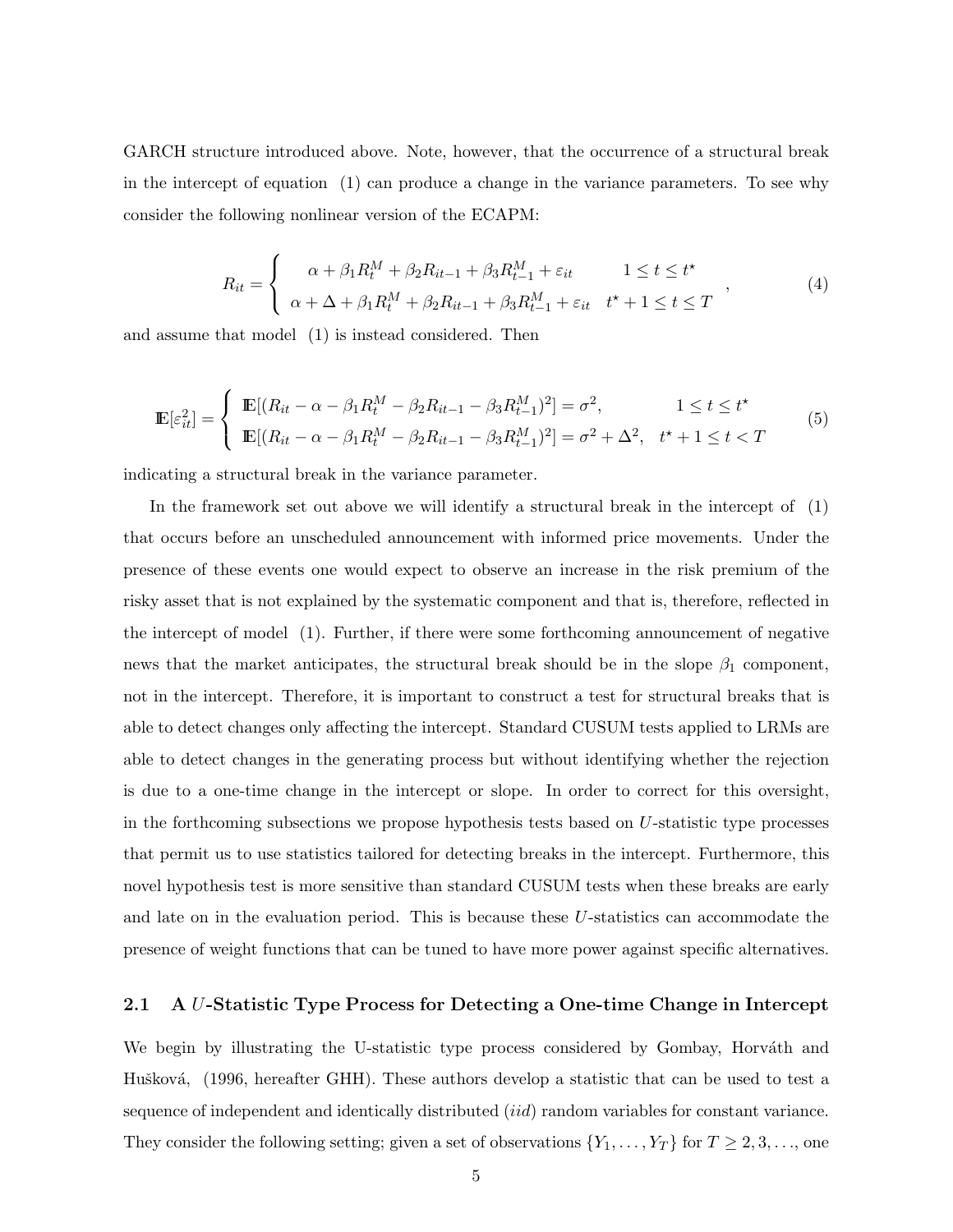might be interested in testing for the presence of at most one change in variance at a distinct, yet unknown time. With positive constants  $\sigma$  and  $\sigma^*$ , let

$$
Y_t = \begin{cases} \mu + \sigma \varepsilon_t, & 1 \le t \le t^*, \\ \mu + \sigma^* \varepsilon_t, & t^* < t \le T. \end{cases}
$$
 (6)

where

 $\varepsilon_t$  are independent and identically distributed with  $\mathbb{E}[\varepsilon_1] = 0$ ,  $\mathbb{E}[\varepsilon_1^2] = 1$  and  $\mathbb{E}|\varepsilon_1|^4 < \infty$ ,  $t = 1, \ldots, T$ . (7)

The values of the parameters  $\mu$ ,  $\sigma$ ,  $\sigma^*$  and  $t^*$  are unknown. Assuming that  $\sigma \neq \sigma^*$ , the no change in variance null hypothesis can be formulated as

$$
H_O: t^* \geq T
$$

versus the at-most-one change (AMOC) in variance alternative

$$
H_A: 1 \le t^* < T.
$$

To test the null hypothesis GHH use the change in mean framework to develop a statistic suited to testing for AMOC in the variance. Their statistic is reproduced below;

$$
M_T^{(1)}(\tau) := T^{1/2}\tau(1-\tau)\left\{\frac{1}{T\tau}\sum_{t=1}^{[(T+1)\tau]}(Y_t-\mu)^2 - \frac{1}{T-T\tau}\sum_{t=[T\tau]+1}^T(Y_t-\mu)^2\right\}, \quad 0 \le \tau < 1, \quad (8)
$$

which compares two estimators of the variance. One estimator is fashioned from the first  $[(T +$ 1) $\tau$ ] observations and then compared to the estimator constructed from the last  $T - [(T + 1)\tau]$ observations. After some simple algebra, the above process can be re-expressed as,

$$
M_T^{(1)}(\tau) := T^{-1/2} \left\{ \sum_{t=1}^{[(T+1)\tau]} (Y_t - \mu)^2 - \tau \sum_{t=1}^T (Y_t - \mu)^2 \right\}, \quad 0 \le \tau < 1. \tag{9}
$$

This representation of  $M_T^{(1)}$  $T^{(1)}(\tau)$  will be used in what follows as it is simpler to manipulate. GHH substitute  $\bar{Y}_T =$  $\frac{\sum_{t=1}^{T} Y_t}{T}$  for  $\mu$  and arrive at,

$$
\widetilde{M}_T^{(1)}(\tau) := T^{-1/2} \left\{ \sum_{t=1}^{[(T+1)\tau]} (Y_t - \bar{Y}_T)^2 - \tau \sum_{t=1}^T (Y_t - \bar{Y}_T)^2 \right\}, \quad 0 \le \tau < 1. \tag{10}
$$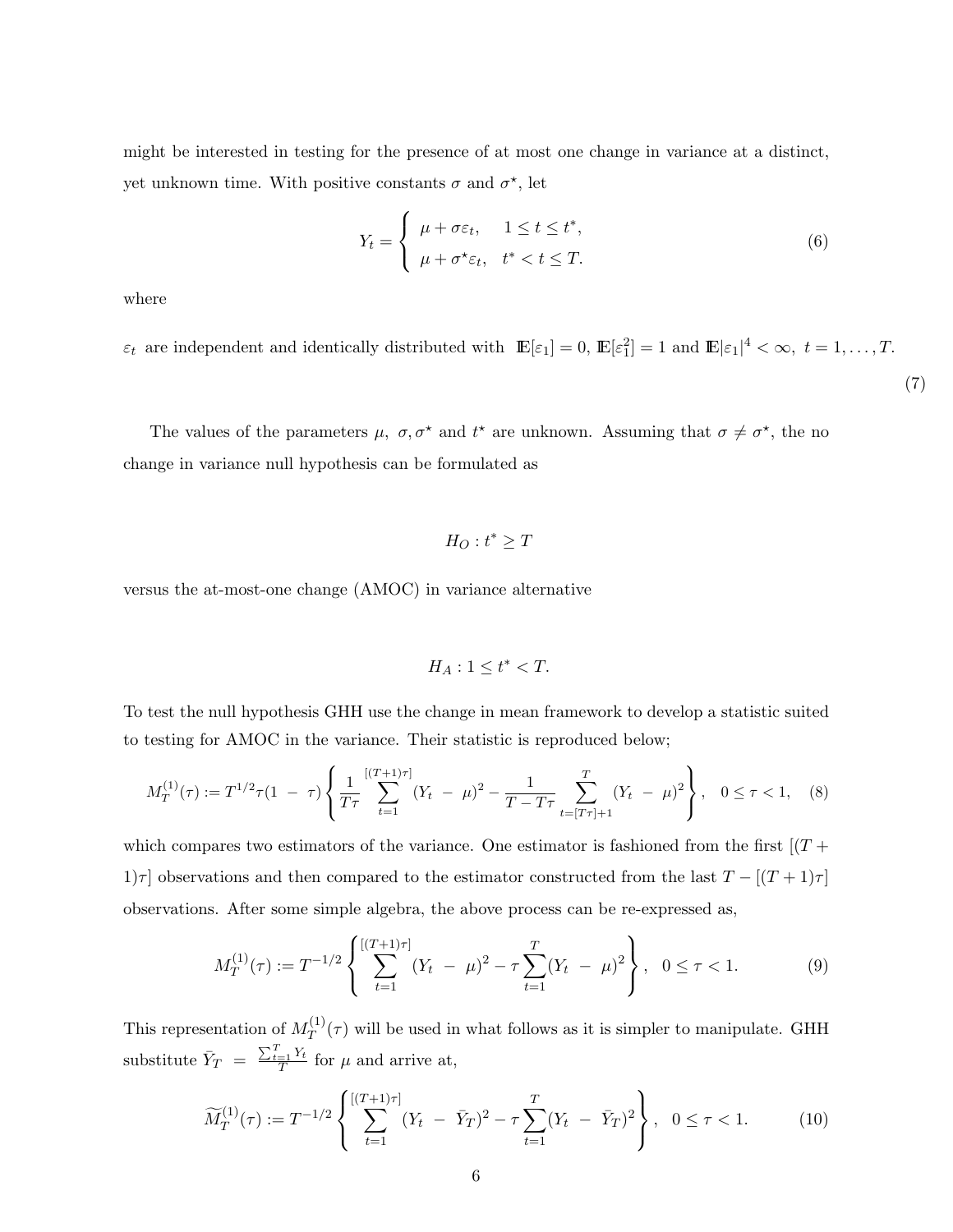Our setting here is to generalize the framework of GHH to the following: Let  $\{(Y_t, \mathbf{X}_t)' \}_{t=1}^T$ be a sequence of multivariate random variables (hereafter rvs) such that

$$
\mathbb{E}\left[\begin{array}{c} Y_t \\ \mathbf{X}_t \end{array}\right] = \boldsymbol{\mu} = \left[\begin{array}{c} \boldsymbol{\mu} \\ \boldsymbol{\mu}_\mathbf{X} \end{array}\right],\tag{11}
$$

and

$$
\mathbb{E}\left[\begin{array}{c} Y_t - \mu \\ \mathbf{X}_t - \mu \mathbf{X} \end{array}\right] \left[\begin{array}{cc} Y_t - \mu, & \mathbf{X}'_t - \mu' \mathbf{X} \end{array}\right] = \Sigma, \tag{12}
$$

where  $\Sigma$ , the variance covariance matrix, is nonsingular and all diagonal terms nonzero and less than infinity. Let the scalar random variable  $Y_t$  have the following representation in terms of the multivariate random variables:

$$
Y_t = \begin{cases} \mu(\mathbf{X}_t) + \sigma \varepsilon_t, & 1 \le t \le t^*, \\ \mu(\mathbf{X}_t) + \sigma^* \varepsilon_t, & t^* < t \le T, \end{cases}
$$
 (13)

with  $\mu(\cdot)$  the conditional mean process, and where the sequence  $\{\varepsilon_t\}_{t=1}^T$  satisfy conditions in (7). Note that if  $\mu(\mathbf{X}_t) = \mu$  for  $t = 1, ..., T$  the setting of GHH is reproduced.

Furthermore, GHH explored the use of weight functions to improve the statistical power of related tests to detect changes in the parameters produced at specific subsamples of the evaluation period. They study, in particular, the following family of processes;

$$
q(\tau;\nu) := \{ (\tau(1-\tau))^{\nu}; \ 0 \le \nu \le 1/2 \}. \tag{14}
$$

For the sake of this paper,  $\nu$  is restricted to the interval  $(0, 1/2)$ .

In a risk management setting Olmo and Pouliot (2008) show that this family of weight functions is sensitive to a change that occurs both early and later on in the sample. Some additional definitions and notation are required before any statement can be made regarding the sequence of partial sum processes obtained from standardizing the above processes by  $q(\tau;\nu)$ . First, we introduce a class of functions Q.

**Definition 2.1.** Let  $Q$  be the class of positive functions on  $(0, 1)$  which are non-decreasing in a neighborhood of zero and non-increasing in a neighbourhood of one, where a function  $q(\cdot)$ defined on  $(0,1)$  is called positive if

$$
\inf_{\delta \le \tau \le 1-\delta} q(\tau) > 0 \quad \text{for all } \delta \in (0, 1/2).
$$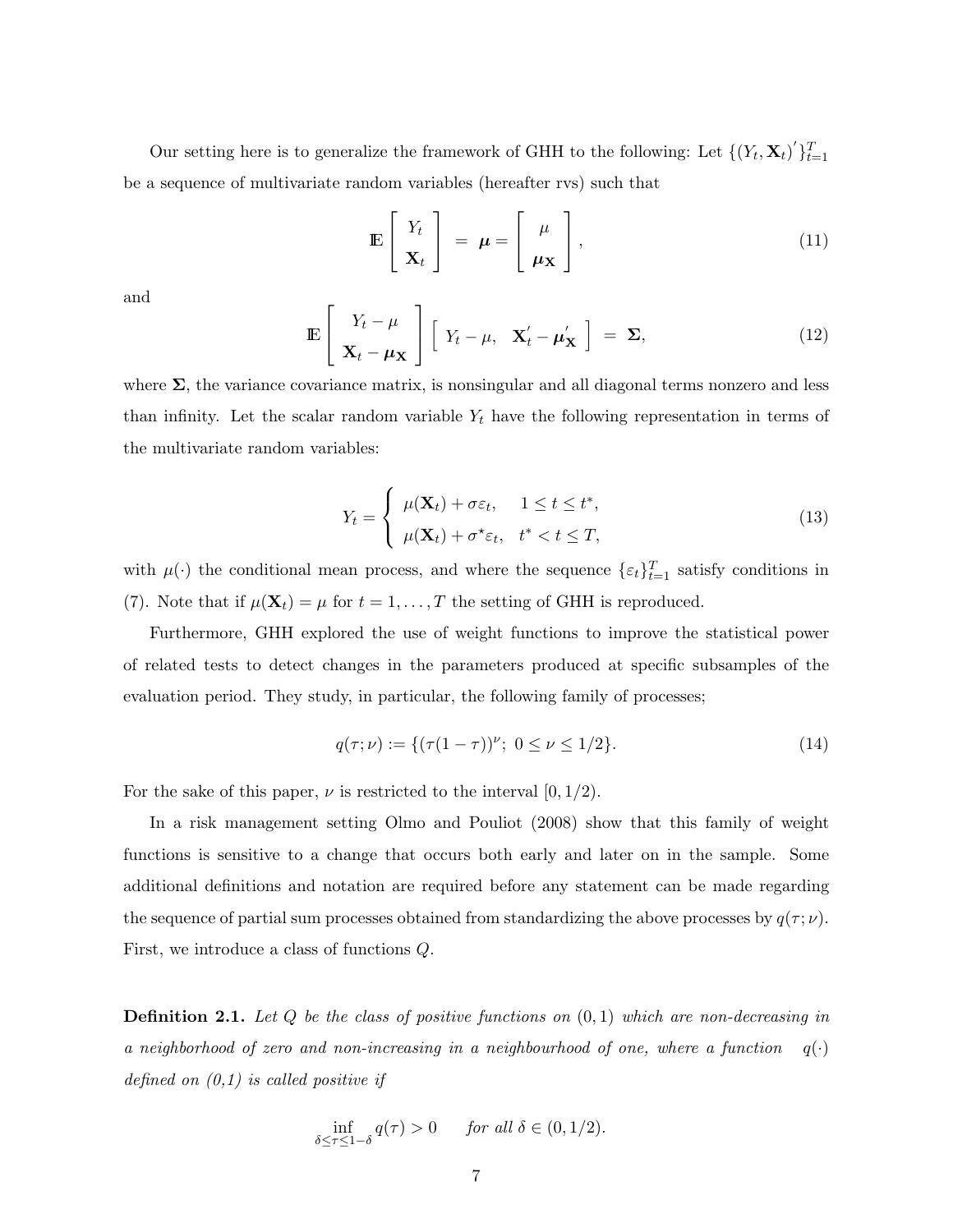**Definition 2.2.** Let  $q(\cdot) \in Q$ . Then define  $I(\cdot, \cdot)$  as  $I(q, c) := \int_0^1$ 1  $\frac{1}{\tau(1-\tau)} \exp^{-\frac{c}{(\tau(1-\tau))q^2(\tau)}} d\tau$  for some constant  $c > 0$ .

Now as a special case of Theorem 2.1 of Szyszkowicz (1991) the following statements can be made regarding the process defined in (10).

**Proposition 2.1.** Assume  $H_O$  holds; let the rvs  $Y_t$ , for  $t = 1, \ldots, T$ , follow the model specified in (6), assume (7) holds, let  $q \in Q$  and set  $\gamma^2 = V[(Y_1 - \mu(\mathbf{X}_1))^2]$ . Then we can define a sequence of Brownian bridges  $\{B_T(\tau); 0 \leq \tau \leq 1\}$  such that, as  $T \to \infty$ ,

(i) 
$$
\sup_{0 < \tau < 1} \frac{\left|\frac{1}{\gamma} \widetilde{M}_T^{(1)}(\tau) - B_T(\tau)\right|}{q(\tau;\nu)} = \begin{cases} op(1), & \text{if and only if } I(q,c) < \infty \quad \text{for all } c > 0 \\ Op(1), & \text{if and only if } I(q,c) < \infty \quad \text{for some } c > 0, \end{cases}
$$
\n(ii) 
$$
\sup_{0 < \tau < 1} \frac{\left|\frac{1}{\gamma} \widetilde{M}_T^{(1)}(\tau)\right|}{q(\tau;\nu)} \xrightarrow{\mathcal{D}} \sup_{0 < \tau < 1} \frac{|B(\tau)|}{q(\tau)},
$$

only if  $I(q, c) < \infty$  for some c and where  $B(\tau)$  refers to standard Brownian bridge.

Weighted versions of the U-statistic type process  $\widetilde{M}_T^{(1)}(\tau)$  converge in distribution to the corresponding weighted versions of the Brownian bridge.

#### 2.2 Tests for Structural Change

The purpose of this section is to use the above results on U-statistic type processes to design a hypothesis test alternative to the CUSUM type tests able to detect a change in intercept. The process entertained now is the following piecewise linear regression model;

$$
Y_t = \begin{cases} \beta_0^{(1)} + \boldsymbol{\beta}' \mathbf{X}_t + \sigma \varepsilon_t, & 1 \le t \le t^*, \\ \beta_0^{(2)} + \boldsymbol{\beta}' \mathbf{X}_t + \sigma \varepsilon_t, & t^* < t \le T. \end{cases} \tag{15}
$$

where the  $\varepsilon_t$ 's satisfy conditions detailed in (7), and  $\beta_0^{(1)}$  $\beta_0^{(1)} \neq \beta_0^{(2)}$  $\binom{2}{0}$ .

The null and alternative hypothesis are as follows;  $H_O: t^* \geq T$ , versus the alternative hypothesis of at-most-one change (AMOC) in intercept;  $H_A: 1 \leq t^* < T$ . As advertised, the task here is to construct a test to detect such deviations.

Replacing  $(Y_t - \mu)^2$  in equation (8) with  $(Y_t - \beta' \mathbf{X}_t)$  yields the resulting U-statistic type process is

$$
M_T^{(2)}(\tau) := T^{-1/2} \left\{ \sum_{t=1}^{[(T+1)\tau]} (Y_t - \beta' \mathbf{X}_t) - \tau \sum_{t=1}^T (Y_t - \beta' \mathbf{X}_t) \right\}
$$
(16)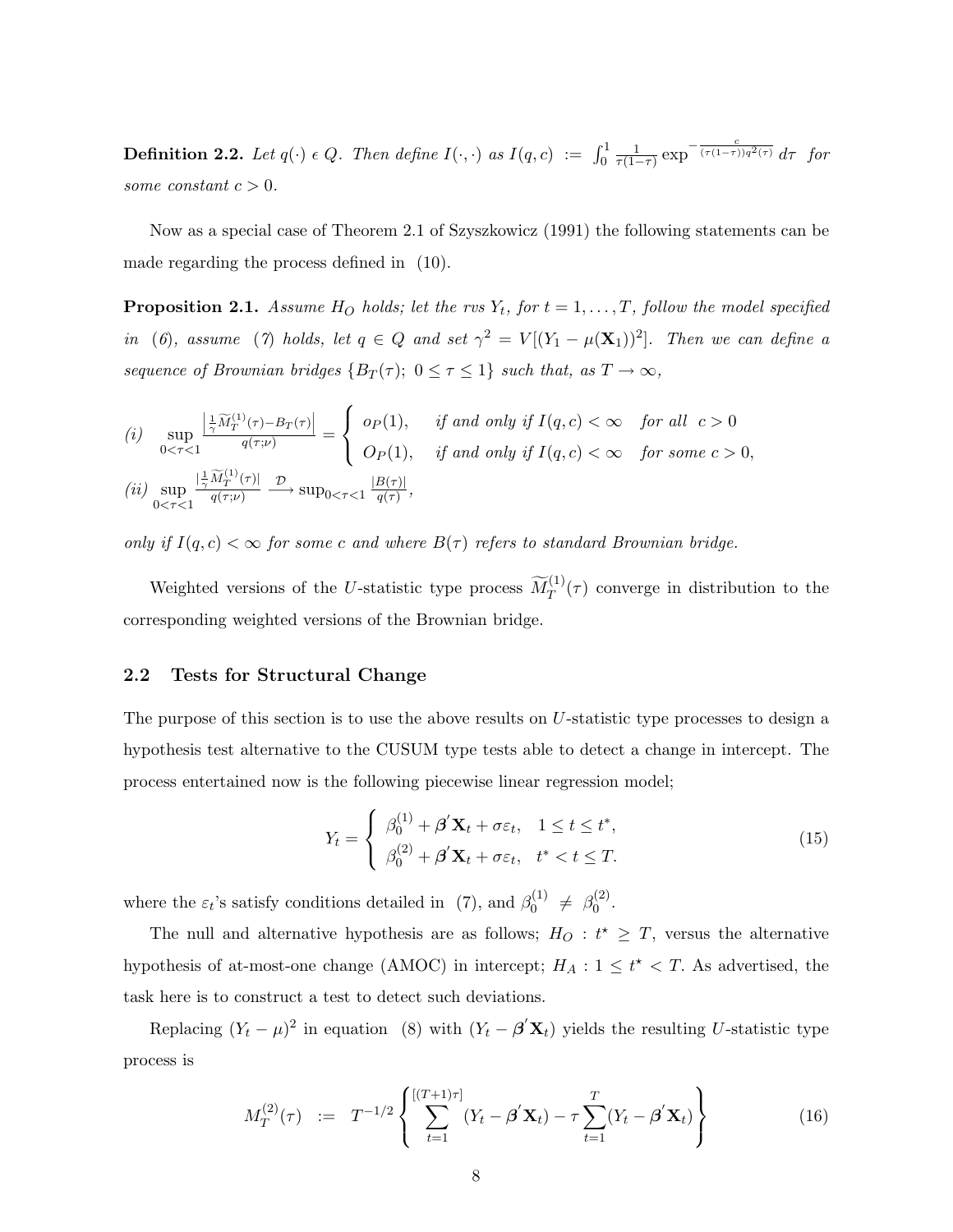**Corollary 2.1.** Assume  $H_O$  holds; let the rvs  $Y_t$ , for  $t = 1, \ldots, T$ , follow the model specified in (13), assume (7) holds; let  $q \in Q$  and set  $\gamma^2 = V[(Y_1 - \beta' \mathbf{X_1})^2]$ . Then we can define a sequence of Brownian bridges  $\{B_T(\tau); 0 \leq \tau \leq 1\}$  such that, as  $T \to \infty$ ,

(i) 
$$
\sup_{0 < \tau < 1} \frac{\left|\frac{1}{\gamma} M_T^{(2)}(\tau) - B_T(\tau)\right|}{q(\tau;\nu)} = \begin{cases} op(1), & \text{if and only if } I(q,c) < \infty \quad \text{for all } c > 0 \\ Op(1), & \text{if and only if } I(q,c) < \infty \quad \text{for some } c > 0, \end{cases}
$$
\n(ii) 
$$
\sup_{0 < \tau < 1} \frac{\left|\frac{1}{\gamma} M_T^{(2)}(\tau)\right|}{q(\tau;\nu)} \xrightarrow{\mathcal{D}} \sup_{0 < \tau < 1} \frac{|B(\tau)|}{q(\tau;\nu)},
$$

if and only if  $I(q, c) < \infty$  for some c and where  $B(\tau)$  refers to standard Brownian bridge.

Here, interest centers on how large this process can be for  $0 < \tau < 1$ . If there is in fact a change in intercept the value of the supremum of the above process should be large. This consideration leads to the following test statistic:

$$
\sup_{0 < \tau < 1} \frac{|M_T^{(2)}(\tau)|}{q(\tau; \nu)}\tag{17}
$$

to test for a one-time change in intercept. The asymptotic distribution of this test statistic depends on the weight function  $q(\cdot)$  and the unknown parameters  $\beta_0$  and  $\beta$ . This, however, poses no problem. Simply replace these parameters with any sequence of consistent estimators,  $\{\widehat{\beta}_{0,T}\}_{T\geq K+1}$  and  $\{\widehat{\beta}_T\}_{T\geq K+1}$ . This slightly altered version of process (17) will be denoted  $\widehat{M}^{(2)}(\tau)$ . Said substitution leads directly to the following corollary to Proposition 2.1, as the proof involves only simple algebra, none will be provided.

**Corollary 2.2.** Assume  $H_O$  holds; let the rvs  $Y_t$ , for  $t = 1, ..., T$ , follow the model specified in (13), assume (7) holds; let  $q \in Q$  and set  $\gamma^2 = V[(Y_1 - \beta' X_1)^2]$ . Then we can define a sequence of Brownian bridges  $\{B_T(\tau); 0 \leq \tau \leq 1\}$  such that, as  $T \to \infty$ ,

(i) 
$$
\sup_{0 < \tau < 1} \frac{\left|\frac{1}{\gamma} \widehat{M}_T^{(2)}(\tau) - B_T(\tau)\right|}{q(\tau;\nu)} = \begin{cases} op(1), & \text{if and only if } I(q,c) < \infty \quad \text{for all } c > 0 \\ Op(1), & \text{if and only if } I(q,c) < \infty \quad \text{for some } c > 0, \end{cases}
$$
\n(ii) 
$$
\sup_{0 < \tau < 1} \frac{\left|\frac{1}{\gamma} \widehat{M}_T^{(2)}(\tau)\right|}{q(\tau;\nu)} \xrightarrow{\mathcal{D}} \sup_{0 < \tau < 1} \frac{|B(\tau)|}{q(\tau;\nu)},
$$

only if  $I(q, c) < \infty$  for some c and where  $B(\tau)$  refers to standard Brownian bridge.

Using process (16), a consistent estimator of the time of change can be fashioned. Following GHH (1996) and Anotch, Hušková and Veraverbeke (1995) let the estimator of  $t^*$  given by  $\hat{t}$ <sup>\*</sup>,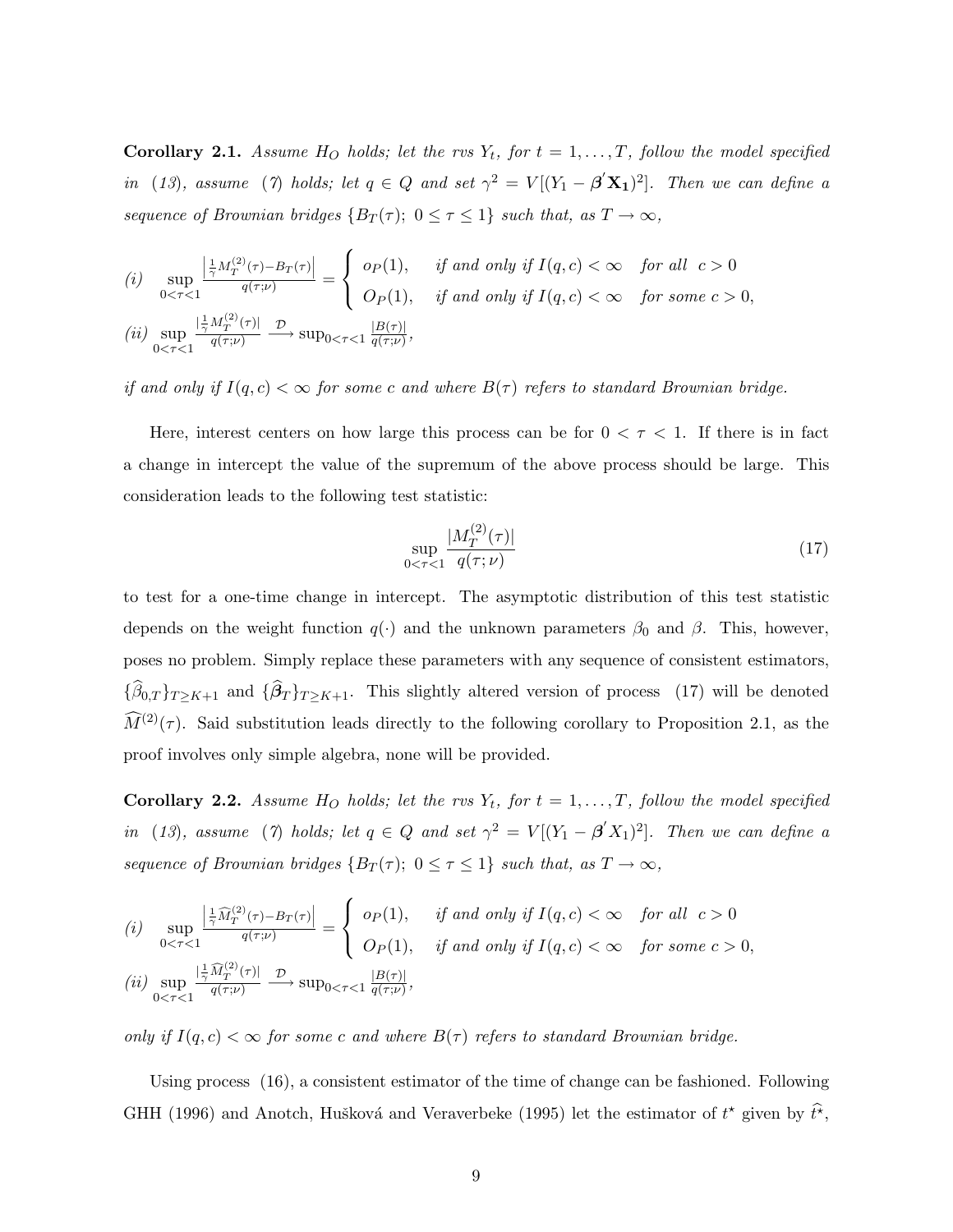then

$$
\hat{t}^* = \min \left\{ t : \frac{|\widehat{M}_T^{(2)}(\frac{t}{T})|}{q(\frac{t}{T}; \nu)} = \max_{1 \le t < T} \frac{\widehat{M}_T^{(2)}(\frac{t}{T})|}{q(\frac{t}{T}; \nu)} \right\}.
$$
\n(18)

Theorems 1 and 2 of Antoch, Hušková and Veraverbeke (1995) detail consistency and the limiting distribution of the above estimator using weight function  $q(\tau;\nu)$ .

## 3 CUSUM type tests and Instability of Intercept Detection

Influential works in the change point detection literature claim that CUSUM methods are inconsistent to detect changes in the intercept of regression models. Thus, it has been documented by Maddala (1999, Chapter 13, page 393) and others (cf. McCabe and Harrison (1980)) that the CUSUM tests of BDE (1975) have asymptotically low power against instability in intercept but not against instability of the entire coefficient vector.

The CUSUM test of BDE is based on recursive residuals, standardized appropriately. In particular, the cumulative sum of recursive residuals is given by

$$
W^{(r)} := \frac{1}{\hat{\sigma}} \sum_{t=K+2}^{r} w_t,
$$
\n(19)

where  $w_t$  is the recursive residual. This leads to an equivalent test statistic detailed by the following formula

$$
\text{CUSUM Test} := \max_{K+1 < r \le T} \frac{\frac{|W_t^{(r)}|}{\sqrt{T-K-1}}}{1 + 2\frac{r-K-1}{T-K-1}}.\tag{20}
$$

In this formula,  $T$  refers to the sample size and  $K$  to the number of slope parameters, one in our case. The null hypothesis of parameter constancy is rejected whenever BDE statistic exceeds some critical value.

Another interesting test statistic for change point detection is the fluctuation test of Kramer, Ploberger and Alt(1988, hereafter KPA). This statistic is based on estimates of the parameters from a linear regression model. Define  $\mathbf{X}^{(t)} = [\mathbf{x}_1, \ldots, \mathbf{x}_t]^{'}, \mathbf{Y}^{(t)} = [Y_1, \ldots, Y_t]^{'}, t = 1, \ldots, T$ and  $\boldsymbol{\beta}^{(t)} = (\mathbf{X}^{(t)'}\mathbf{X}^{(t)})^{(-1)}\mathbf{X}^{(t)}\mathbf{y}^{(t)}$  for  $t = K, \ldots, T$ . Their test statistic is defined as

$$
S^{(T)} = \max_{t=K,\dots,T} \frac{t}{\hat{\sigma}T} ||(\mathbf{X}^{(T)'}\mathbf{X}^{(T)})^{1/2} (\hat{\beta}^{(t)} - \hat{\beta}^{(T)}||_{\infty},
$$
\n(21)

where  $||\widehat{\beta}^{(t)} - \widehat{\beta}^{(T)}||_{\infty} = \max_{k=1,\dots,K} |\widehat{\beta}_k^{(t)} - \beta_k^{(T)}|$  $\binom{[T]}{k}$ . The test statistic  $S^{(T)}$  rejects  $H_O$ , given below, of a one-time change in  $\beta$  of the LRMs whenever it is too large, i.e. the parameter estimates fluctuate too much.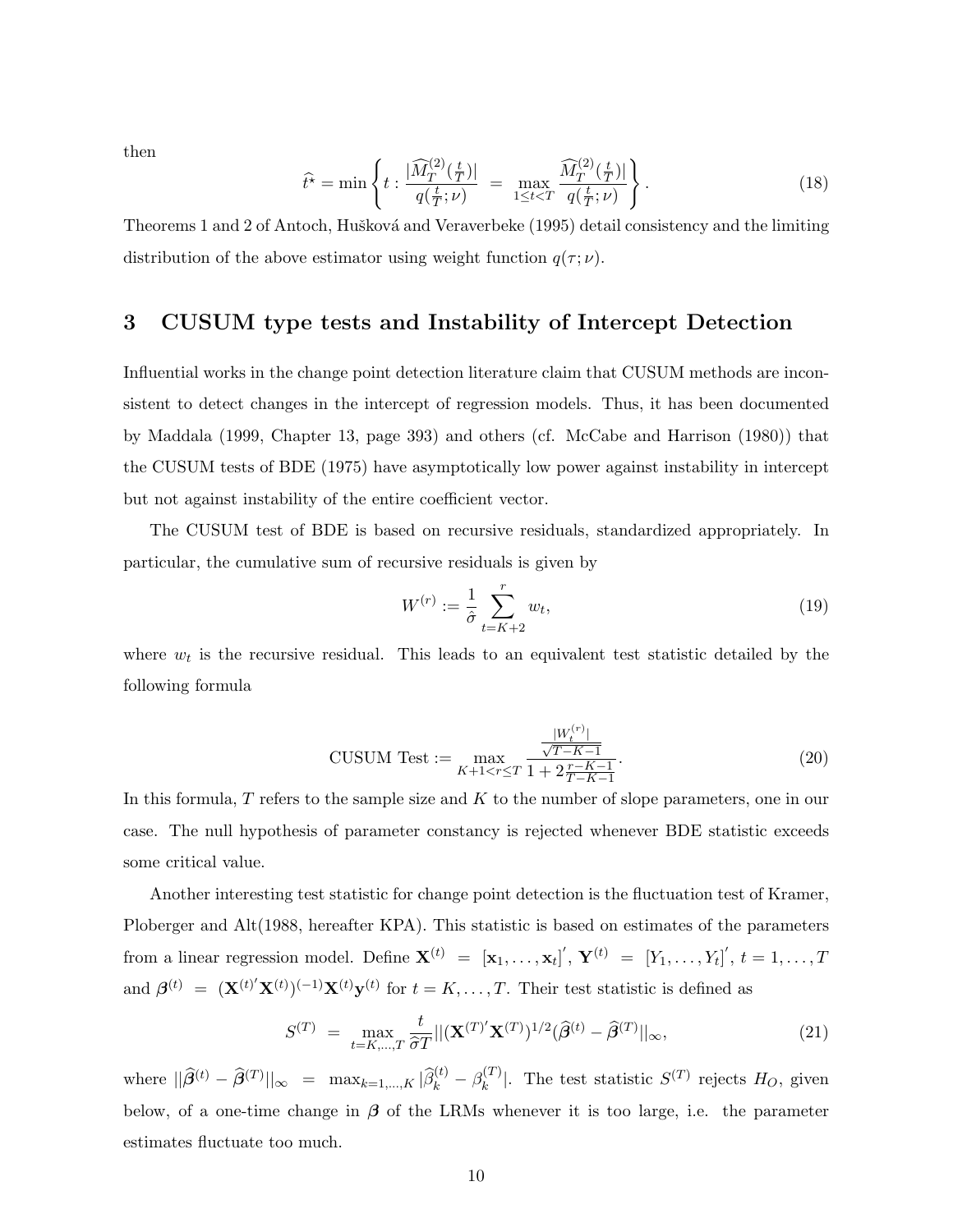The following subsection explores the statistical properties, size and power, of these tests and aims to shed some light on the failure of these CUSUM type tests to detect changes in intercept and hence to provide support to the choice of structural break test methods based on U-statistics and described above. This is done via different Monte-Carlo simulation experiments.

#### 3.1 CUSUM tests for a One-time Change in Intercept

The proposed model is given by

$$
Y_t = \begin{cases} \beta_0^{(1)} + \beta X_t + \sigma \varepsilon_t, & 1 \le t \le k^*, \\ \beta_0^{(2)} + \beta X_t + \sigma \varepsilon_t, & k^* < t \le T. \end{cases}
$$
 (22)

where the  $\varepsilon_t$ 's satisfy the conditions given in (7).

The first Monte Carlo experiment concerns comparison of the statistical power for the fluctuation tests developed by KPA (1988) with the CUSUM test of BDE (1975) for a one-time change in intercept of the entertained linear regression model (22). Our aim is to study the sensitivity of the different tests to alternatives that involve a small change in intercept in small sample sizes when the one-time change in intercept occurs early on, middle of and later on in the sample. Within the LRMs specified in (22), the specific alternatives considered for the intercept are  $\beta_0^{(1)} = \beta = 1$ , while  $\beta_0^{(2)} = 1.25, 1.5, 1.75, 2$ . The change in intercept considered in this simulation increased from 25% - a small change, to 75% - a moderate change, to 100% a large change. The sample size considered here ranged from  $T = 75$  - a small size, to  $T = 100$ - a moderate size and then  $T = 125$  - a large size. We will assume  $\varepsilon_t$  follows a  $N(0, 1)$  for  $t=1,\ldots,T$ .

Table 1 records the nominal coverage of the entertained tests when the errors of LRMs are standard normal random variables. All tests, except the fluctuation test, have nominal coverage probabilities that are less than 6% - the fluctuation test's nominal coverage exceeds 20%.

| rapie r. rominal Coverage |       |                                  |       |  |  |  |  |  |  |
|---------------------------|-------|----------------------------------|-------|--|--|--|--|--|--|
|                           |       | $T = 75$   $T = 100$   $T = 125$ |       |  |  |  |  |  |  |
| <b>CUSUM</b> Test         | 0.050 | -0.056                           | 0.040 |  |  |  |  |  |  |
| <b>FLUCTUATION</b>        | 0.224 | 0.224                            | 0.208 |  |  |  |  |  |  |

Table 1: Nominal Coverage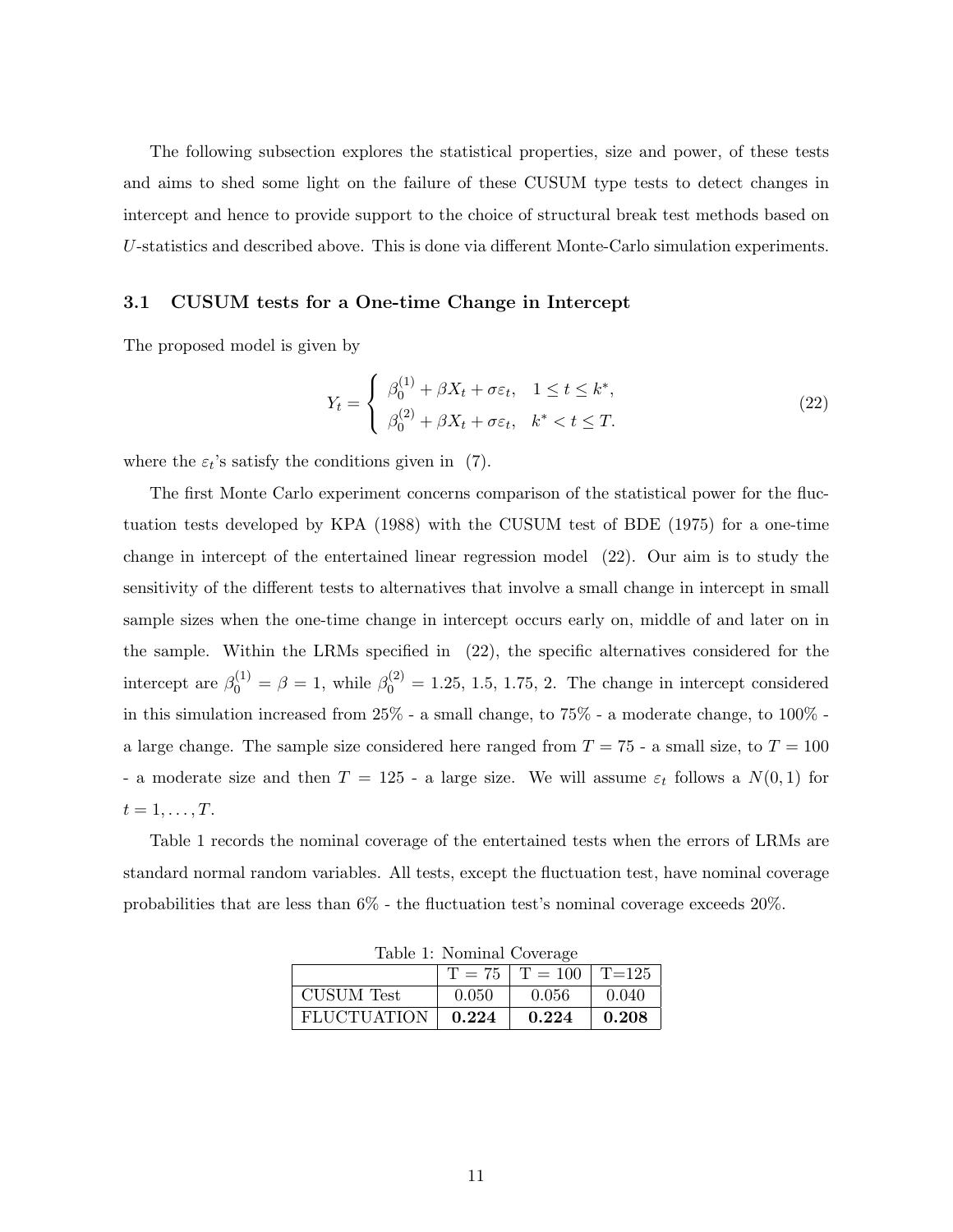|                                   |                                            | $T = 125$                 | 0.58              | 0.93                | 0.90        |                    | $T = 125$             | 0.06              | 0.61              | $\ddot{c}$         |                     | $T = 125$   | 0.61               | 0.53                | 0.37               |
|-----------------------------------|--------------------------------------------|---------------------------|-------------------|---------------------|-------------|--------------------|-----------------------|-------------------|-------------------|--------------------|---------------------|-------------|--------------------|---------------------|--------------------|
|                                   | $=$ $\frac{2}{3}$<br>$\beta_{\rm o}^{(2)}$ | $T = 100$                 | 0.45              | 0.88                | 0822        |                    | $T = 100$             | 0.06              | 0.54              | 0.36               |                     | $T = 100$   | 0.56               | 0.52                | 0.36               |
|                                   |                                            | $T = 75$                  | 0.4               | 0.75                | 0.76        |                    | $T = 75$              | 0.04              | 0.51              | 0.31               |                     | $T = 75$    | 0.47               | 0.50                | 0.35               |
|                                   |                                            | $T = 125$                 | 0.34              | 75.0                | 0.71        |                    | $T = 125$             | 0.04              | 0.45              | 0.27               |                     | $T = 125$   | 0.41               | 0.52                | 0.23               |
|                                   | $= 1.75$<br>$\beta_{\mathsf{c}}^{(2)}$     | $T = 100$                 | 0.26              | 0.92                | 0.62        |                    | $\rm T=100$           | 0.04              | 0.59              | 0.33               |                     | $T = 100$   | 0.31               | 0.52                | 0.26               |
| MIDDLE OF SAMPLE $(\tau^* = 0.5)$ |                                            | $T\!=\!75$                | 0.21              | 0.84                | 0.53        | $= 0.85$           | $T = 75$              | 0.04              | 0.53              | 0.28               | $= 0.15$            | $T = 75$    | 0.25               | 0.50                | 0.22               |
|                                   |                                            |                           | 0.16              | 0.74                | 0.43        |                    |                       | 0.05              | 0.49              | 0.19               |                     | $T = 125$   | 0.20               | 0.48                | 0.20               |
|                                   | $= 1.5$<br>$\frac{\partial}{\partial c}$   | $T = 100$   $T = 125$     | 0.13              | 0.55                | 0.39        | LATE DETECTION (T* | $T = 100$   $T = 125$ | 0.04              | 0.46              | 0.23               | EARLY DETECTION (T* | $\rm T=100$ | 0.16               | 0.45                | 0.22               |
|                                   |                                            | $T = 75$                  | 0.10              | 0.88                | 0.29        |                    | $T = 75$              | 0.05              | 0.57              | 0.23               |                     | $T = 75$    | 0.12               | 0.52                | 0.23               |
|                                   | $\beta_0^{(2)} = 1.25$                     | $T = 125$                 | 0.08              | 0.79                | 0.22        |                    | $T = 125$             | 0.04              | 0.51              | 0.16               |                     | $T = 125$   | 0.05               | 0.49                | 0.17               |
|                                   |                                            | $\rm T = 75 \mid T = 100$ | 0.07              | 0.66                | 0.20        |                    | $\rm T=100$           | 0.04              | 0.48              | 0.17               |                     | $T = 100$   | 0.06               | 0.47                | 0.21               |
|                                   |                                            | 0.06<br>0.23<br>0.53      | $T = 75$          | 0.05                | 0.44        | 0.25               |                       | $T = 75$          | 0.06              | 0.46               | 0.22                |             |                    |                     |                    |
|                                   |                                            | Statistic                 | <b>CUSUM Test</b> | $t^{\star}_{CUSUM}$ | FLUCTUATION |                    |                       | <b>CUSUM Test</b> | $t^\star_{CUSUM}$ | <b>FLUCTUATION</b> |                     |             | <b>CUMSUM Test</b> | $t^{\star}_{CUSUM}$ | <b>FLUCTUATION</b> |

Table 2: Empirical Power (EP) Table 2: Empirical Power (EP)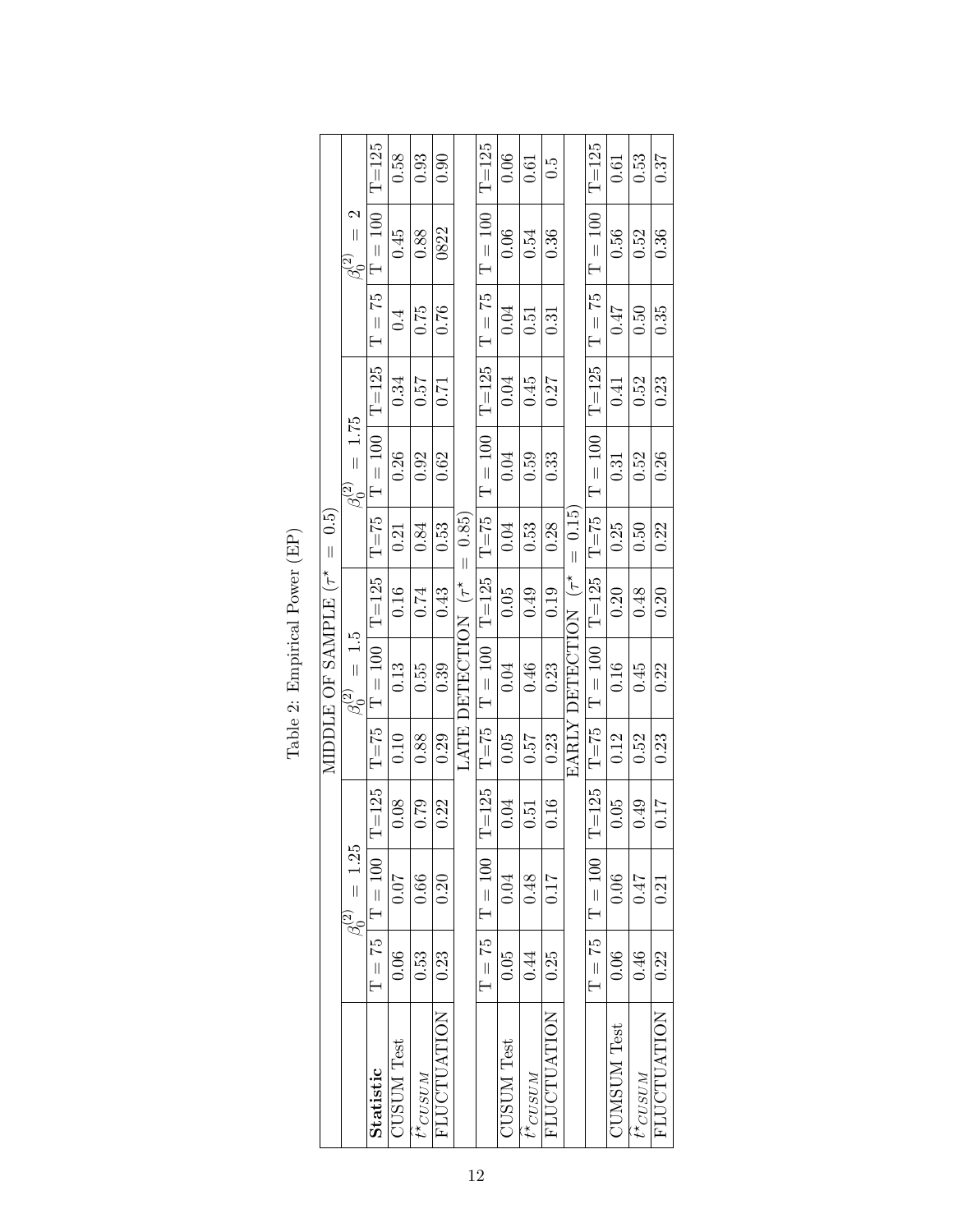It is clear from Table 2 that the CUSUM test of BDE (1975) can only detect a change in intercept when it occurs early on in the sample. It does so only because this test has sufficient time to detect the change. Of course, one could reverse the order of the observations, calculate the recursive residuals then compute the CUSUM test of BDE (1975). This procedure will allow the test to detect the one-time change in intercept that occurs later on in the sample but it cannot be used to estimate the timing of the rejection; the timing of the rejection will occur much earlier than that estimated via the CUSUM statistic of BDE (1975). This last point regarding inconsistent estimation of the change fraction can be seen from the second row in the Early Detection section of Table 2; the change fraction is 0.08 while the estimate ranges from a small of 0.45 to a large of 0.53. Clearly the estimate of the change fraction cannot be extracted via the CUSUM statistic of BDE (1975).

The second Monte Carlo experiment consists of repeating the above simulation but comparing now against the test statistic sup  $0 < \tau < 1$  $|\widehat M^{(2)}_T(\tau)|$  $\frac{d_{T}(\tau)}{q(\tau;\nu)}$  introduced in this paper. This comparison allows a more realistic assessment of the ability of the newly fashioned statistic to detect a one-change in intercept and follows closely the criteria used by KPA (1988, p. 1359). Even though power is an important criteria for comparison, the accuracy of the nominal size of the tests should also be considered. Both criteria, power and accuracy of nominal coverage, were adopted by KPA to evaluate performance of the BDE CUSUM with their fluctuation test within a dynamic linear regression model. As in their study, both criteria will be adopted here as well as an additional criteria: how accurate the estimate of the timing of rejection is. Hence there will be three measures upon which the tests will be judged on. Table 3 estimates the nominal coverage for no change in the intercept. From this table, we observe that the newly fashioned statistic performs well in terms of nominal size attaining the level of  $0.067$  when  $T = 125$  for a nominal size of 0.05. By contrast, the nominal coverage of the CUSUM test is smaller than 0.05.

| raono oi riominiai coverage                                                                                                |          |               |           |  |  |  |  |  |  |  |
|----------------------------------------------------------------------------------------------------------------------------|----------|---------------|-----------|--|--|--|--|--|--|--|
|                                                                                                                            | $T = 75$ | $\rm T$ = 100 | $T = 125$ |  |  |  |  |  |  |  |
| $\sup_{0\leq\tau\leq1}\frac{ M^{(2)}_T(\tau) }{q(\tau,\nu=\frac{50}{218})}$                                                | 0.087    | 0.079         | 0.067     |  |  |  |  |  |  |  |
| $\widehat{\tau^{\star}}$<br>$\frac{ \widehat{M}^{(2)}_T(\tau) }{q(\tau,\nu\hspace{-0.2mm}-\hspace{-0.2mm}\frac{50}{218})}$ | 0.010    | 0.368         | 0.401     |  |  |  |  |  |  |  |
| <b>CUSUM</b>                                                                                                               | 0.050    | 0.029         | 0.040     |  |  |  |  |  |  |  |
| $\widehat{\tau}^{\star}$ CUSUM                                                                                             | 0.461    | 0.450         | 0.444     |  |  |  |  |  |  |  |
| <b>FLUCTUATION</b>                                                                                                         | 0.242    | 0.209         | 0.184     |  |  |  |  |  |  |  |

Table 3: Nominal Coverage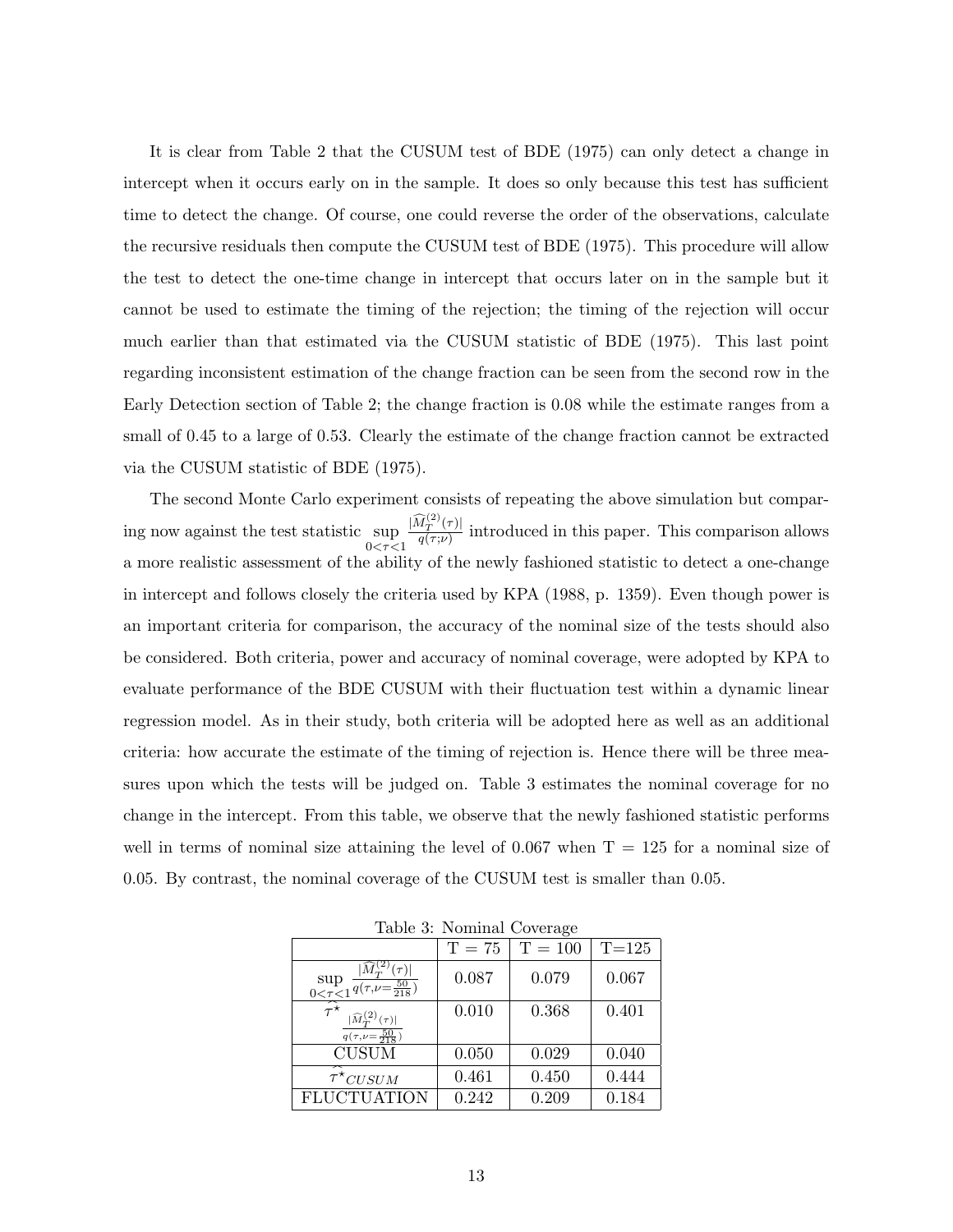Table 4 tabulates the empirical power for the model entertained in (22) using the same changes in intercept and sample sizes discussed above. Two interesting observations can be made from the simulation. In particular, sup  $0 < \tau < 1$  $|\widehat M^{(2)}_T(\tau)|$  $\frac{|M_T|}{q(\tau,\nu=\frac{50}{128})}$  is much better than the CUSUM test for detecting a one-time change in intercept that occurs in the middle of the sample. The empirical power (hereafter EP) of the statistic developed here ranged from a small of 0.1 (25% change in intercept and  $T = 75$ ) to a maximum EP of 1 (100% change in intercept and  $T = 125$ ), compared to the CUSUM which had a minimum EP of 0.05 (25% change in intercept and  $T = 75$ ) to a maximum EP of 0.89 (100% change in intercept and  $T = 125$ ). The second interesting observation concerns the estimator of  $\tau^*$ , the break fraction. For the statistic developed here,  $\hat{\tau}$ <sup>\*</sup> ranged from a minimum of 0.5 (25% change in intercept and  $T = 75$ ) to a maximum of 0.92 (100% change in intercept and  $T = 125$ ). This emphasizes the inconsistency of the estimator for the change fraction which should be near 0.5, for a one-time change in intercept that occurs in the middle of the sample. We see that the estimator of  $\tau^*$  based on  $\frac{|\widehat{M}_T^{(2)}(\tau)|}{\tau^*}$  $\frac{|M_T|}{q(\tau,\nu=\frac{50}{128})}$  had smaller variability and was near 0.5, especially for moderate to larger sample sizes; the estimator was 0.49 when  $T = 125$  and there was a 100 % change in intercept.

For a change late in the sample, i.e  $\tau^*$  at 0.9,  $\frac{|\widehat{M}_T^{(2)}(\tau)|}{\tau^2}$  $\frac{|M_T(\tau)|}{q(\tau,\nu=\frac{50}{128})}$  has higher EP than the CUSUM, and the estimator of  $\tau^*$  based on this process estimates the break fraction to be 0.77 which is much closer to the true value of  $\tau^*$  than the CUSUM that estimated the break fraction to be 0.62 which is well off the true break fraction of 0.90. For Early detection the CUSUM has higher EP, especially for small  $T$  and small changes in the intercept. The reason for this is explained in the previous paragraphs. The estimate of  $\tau^*$  based on the CUSUM, however, does not do very well. Indeed, ranged from a minimum of 0.45 to a maximum of 0.54 well off the change fraction of 0.05. This, however, does not hold for  $\frac{|\widehat{M}_T^{(2)}(\tau)|}{\tau(r_1,\dots,50)}$  $\frac{|M_T^{\perp} \cdot (\tau)|}{q(\tau,\nu=\frac{50}{128})}$  for  $T = 125$  and a 100% change in intercept, the estimate of  $\tau^*$  based on it is 0.23. While still above 0.05, it is much closer than the estimate produced via the CUSUM. Hence, even when the CUSUM proves useful for early detection, it cannot be used to manufacture an estimate of the break fraction  $\tau^*$ , whereas the process manufactured here provides a good estimate and certainly much better than one constructed via the CUSUM. An accurate estimate of the break fraction is important here as it will allow correct diagnosis of a structural break in the intercept.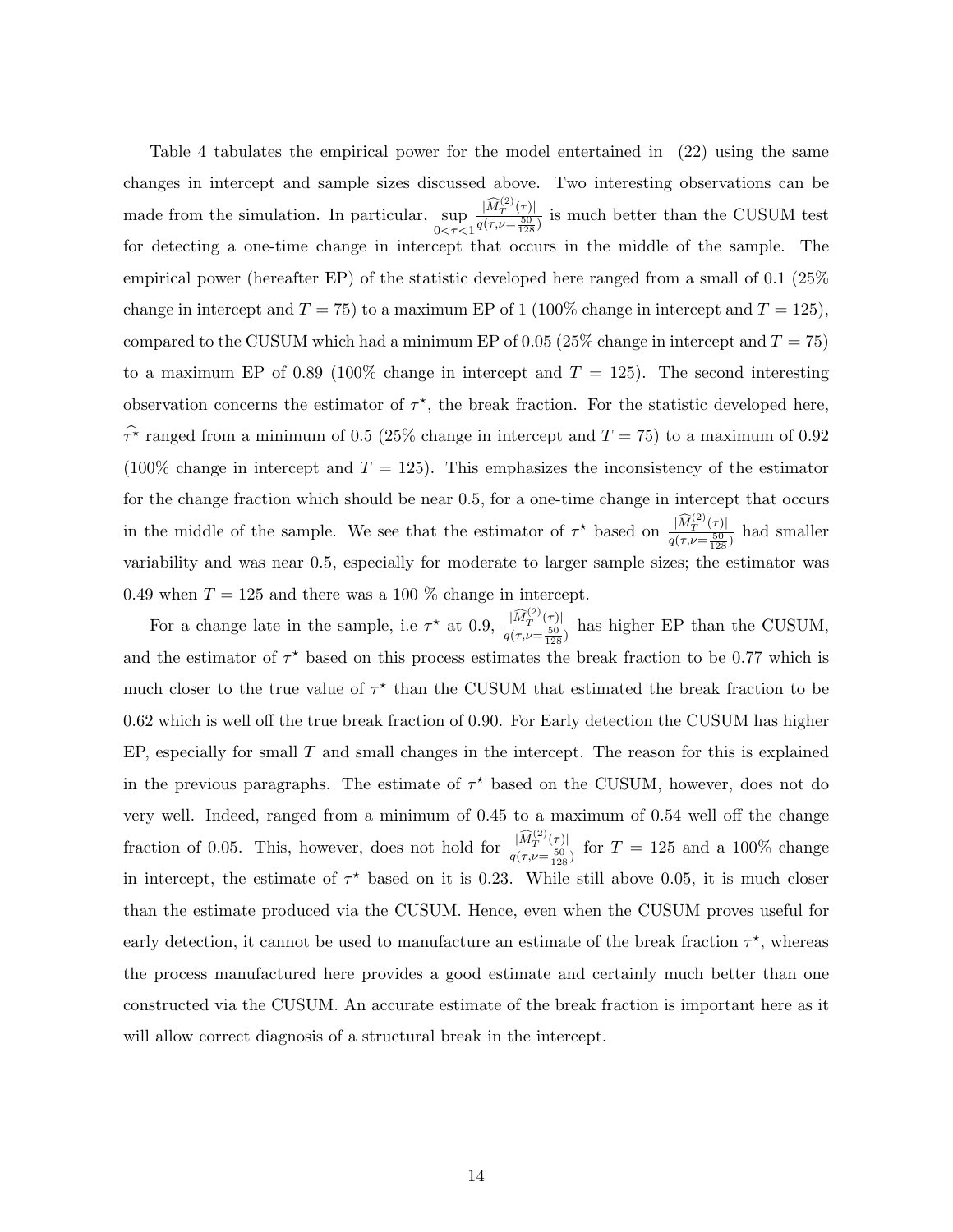|                              |                                                                      | $T = 125$                          |                                                                                                                                       | 0.4907                                                                                  | 0.893  | 0.9229                 |                    |                     | $T = 125$                                                   | 0.574                                                                                       | 0.7661                                                          | 0.077        | 0.6156                 | 0.476              |                           | $T = 125$                                          | 0.359                                                                                           | 0.2341                                                                                  | 0.634 | 0.5417                 | 0.274              |
|------------------------------|----------------------------------------------------------------------|------------------------------------|---------------------------------------------------------------------------------------------------------------------------------------|-----------------------------------------------------------------------------------------|--------|------------------------|--------------------|---------------------|-------------------------------------------------------------|---------------------------------------------------------------------------------------------|-----------------------------------------------------------------|--------------|------------------------|--------------------|---------------------------|----------------------------------------------------|-------------------------------------------------------------------------------------------------|-----------------------------------------------------------------------------------------|-------|------------------------|--------------------|
|                              | $\mathcal{C}$<br>$\mathbf{  }$<br>$\frac{\partial}{\partial \sigma}$ | 100<br>$\overline{\mathbf{I}}$     | 0.978                                                                                                                                 | 0.4941                                                                                  | 162.0  | 0.9111                 | 0.986              |                     | 100<br>$\left  \right $<br>⊢                                | 0.382                                                                                       | 0.6938                                                          | 0.051        | 0.5904                 | 0.283              |                           | $= 100$<br>$\overline{\mathsf{H}}$                 | 0.253                                                                                           | 0.2873                                                                                  | 0.516 | 0.5323                 | 0.291              |
|                              |                                                                      | 52<br>$\overline{\mathbf{I}}$<br>Ε | 0.92                                                                                                                                  | LF 0                                                                                    | 0.627  | 0.8702                 | 0.949              |                     | $\frac{5}{2}$<br>$\vert\vert$<br>Ē                          | 0.247                                                                                       | 0.629                                                           | 0.051        | 0.5502                 | 0.277              |                           | 52<br>$\left  \right $<br>$\overline{\phantom{0}}$ | 0.171                                                                                           | 0.3453                                                                                  | 0.448 | 0.5155                 | 0.291              |
|                              |                                                                      | $= 125$<br>$\vdash$                | 0.92                                                                                                                                  | 0.4837                                                                                  | 0.626  | 0.8864                 | 0.956              |                     | $T = 125$                                                   | 0.281                                                                                       | 0.6416                                                          | 0.051        | 0.5412                 | 0.238              |                           | $T = 125$                                          | $0.175\,$                                                                                       | 0.3135                                                                                  | 0.427 | 0.5144                 | 0.221              |
|                              | 1.75<br>$\parallel$<br>$\frac{\partial}{\partial \zeta}$             | $= 100$<br>$\vdash$                | 0.8                                                                                                                                   | 0.4786                                                                                  | 0.459  | 0.8469                 | 0.86               |                     | $= 100$<br>⊢                                                | 0.203                                                                                       | 0.5936                                                          | 0.054        | 0.5177                 | 0.324              |                           | $= 100$<br>$\overline{\phantom{0}}$                | 0.123                                                                                           | 0.3619                                                                                  | 0.305 | 0.5127                 | 0.228              |
| io<br>O<br>$\vert\vert$      |                                                                      | $52 =$<br>$\overline{\mathsf{H}}$  | 0.644                                                                                                                                 | 0.4682                                                                                  | 0.366  | 0.8093                 | 0.784              | $\left( 0.9\right)$ | $T\!\!=\!\!75$                                              | 0.146                                                                                       | 0.5262                                                          | 0.039        | 0.5158                 | 0.252              | (0.05)                    | $\rm T{=}75$                                       | 0.093                                                                                           | 0.384                                                                                   | 0.251 | 0.4994                 | 0.252              |
| $\biguparrow^*$<br>Ę         |                                                                      | 125<br>$\frac{1}{2}$<br>Ε          | 0.504                                                                                                                                 | 0.4612                                                                                  | 0.254  | 0.7612                 | 0.622              | $(\tau^{\star})$    | $T = 125$                                                   | 0.11                                                                                        | 0.5297                                                          | 0.043        | 0.4909                 | 0.186              | $\widetilde{\mathcal{F}}$ | $T = 125$                                          | $0.105\,$                                                                                       | 0.3765                                                                                  | 0.196 | 0.4798                 | 0.202              |
| LIII piirtugi 1 Owe          | $\frac{1}{5}$<br>$\overline{\mathbf{I}}$<br>$\beta_{c}^{(2)}$        | $= 100$<br>$\overline{\mathbf{r}}$ | 0.432                                                                                                                                 | 0.4518                                                                                  | 0.205  | 0.7165                 | 0.574              | DETECTION           | $= 100$<br>$\overline{\mathsf{H}}$                          | 0.105                                                                                       | 0.4727                                                          | 0.044        | 0.476                  | 0.242              | <b>DETECTION</b>          | $\rm T=100$                                        | 0.086                                                                                           | 0.3919                                                                                  | 0.163 | 0.4807                 | 0.216              |
| MIDDLE OF SAMPLE<br>laUIt 4. |                                                                      | 52<br>$\left\  {}\right\ $<br>Ε    | 0.273                                                                                                                                 | 0.4226                                                                                  | 0.136  | 0.6732                 | 0.462              | LATE                | $T = 75$                                                    | 0.096                                                                                       | 0.4268                                                          | 0.052        | 0.4916                 | 0.227              | EARLY                     | $T = 75$                                           | 0.09                                                                                            | 0.4098                                                                                  | 0.103 | 0.4858                 | 0.223              |
|                              |                                                                      | $=125$<br>$\vdash$                 | 0.149                                                                                                                                 | 0.4157                                                                                  | 0.078  | 0.5696                 | 0.293              |                     | $T = 125$                                                   | 0.084                                                                                       | 0.4151                                                          | 0.043        | 0.4519                 | 0.179              |                           | $T = 125$                                          | 0.059                                                                                           | 0.4038                                                                                  | 0.088 | 0.444                  | 0.19               |
|                              | 1.25<br>$\left  {}\right $<br>$\frac{\partial}{\partial \zeta}$      | $N = 100$                          | 0.095                                                                                                                                 | 0.4054                                                                                  | 0.061  | 0.5232                 | 0.254              |                     | $= 100$<br>$\overline{\mathsf{H}}$                          | 0.064                                                                                       | 0.4026                                                          | 0.044        | 0.4567                 | 0.224              |                           | $T = 100$                                          | 0.081                                                                                           | 0.4074                                                                                  | 0.08  | 0.464                  | 0.188              |
|                              |                                                                      | $T=75$                             | 0.098                                                                                                                                 | 0.4056                                                                                  | 740.01 | 0.5017                 | 0.289              |                     | 52<br>$\left\vert {}\right\vert$<br>$\overline{\mathsf{H}}$ | 0.089                                                                                       | 0.3817                                                          | 0.042        | 0.4727                 | 0.224              |                           | $T = 75$                                           | 0.091                                                                                           | 0.4065                                                                                  | 0.05  | 0.4457                 | 0.231              |
|                              |                                                                      | Statistic                          | $\frac{1}{10} \sum_{k=1}^{n} \frac{1}{2} \left( \frac{1}{2} \sqrt{1 - \frac{1}{218}} \right)$<br>$ \widehat{M}_T^{(2)}(\tau)$<br>sup- | $q(\tau,\nu = \frac{50}{218})$<br>$ \widehat{M}_T^{(2)}(\tau) $<br>$\stackrel{*}{\tau}$ | CUSUM  | $\tau^{\star}_{CUSUM}$ | <b>FLUCTUATION</b> |                     |                                                             | $0 < t < 1$ $q(\tau, \nu = \frac{50}{218})$<br>$ \widehat{M}_T^{(2)}(\tau) $<br>$g$ and $g$ | $q(\tau,\nu = \frac{50}{218})$<br>$ \widehat{M}_T^{(2)}(\tau) $ | <b>CUSUM</b> | $\tau^{\star}_{CUSUM}$ | <b>FLUCTUATION</b> |                           |                                                    | $\sup_{0 < t < 1} \frac{1 - t}{q(\tau, \nu = \frac{50}{218})}$<br>$ \widehat{M}_T^{(2)}(\tau) $ | $q(\tau,\nu = \frac{50}{218})$<br>$ \widehat{M}_T^{(2)}(\tau) $<br>$\stackrel{*}{\tau}$ | CUSUM | $\tau^{\star}_{CUSUM}$ | <b>FLUCTUATION</b> |

Table 4: Empirical Power (EP) Table 4: Empirical Power (EP)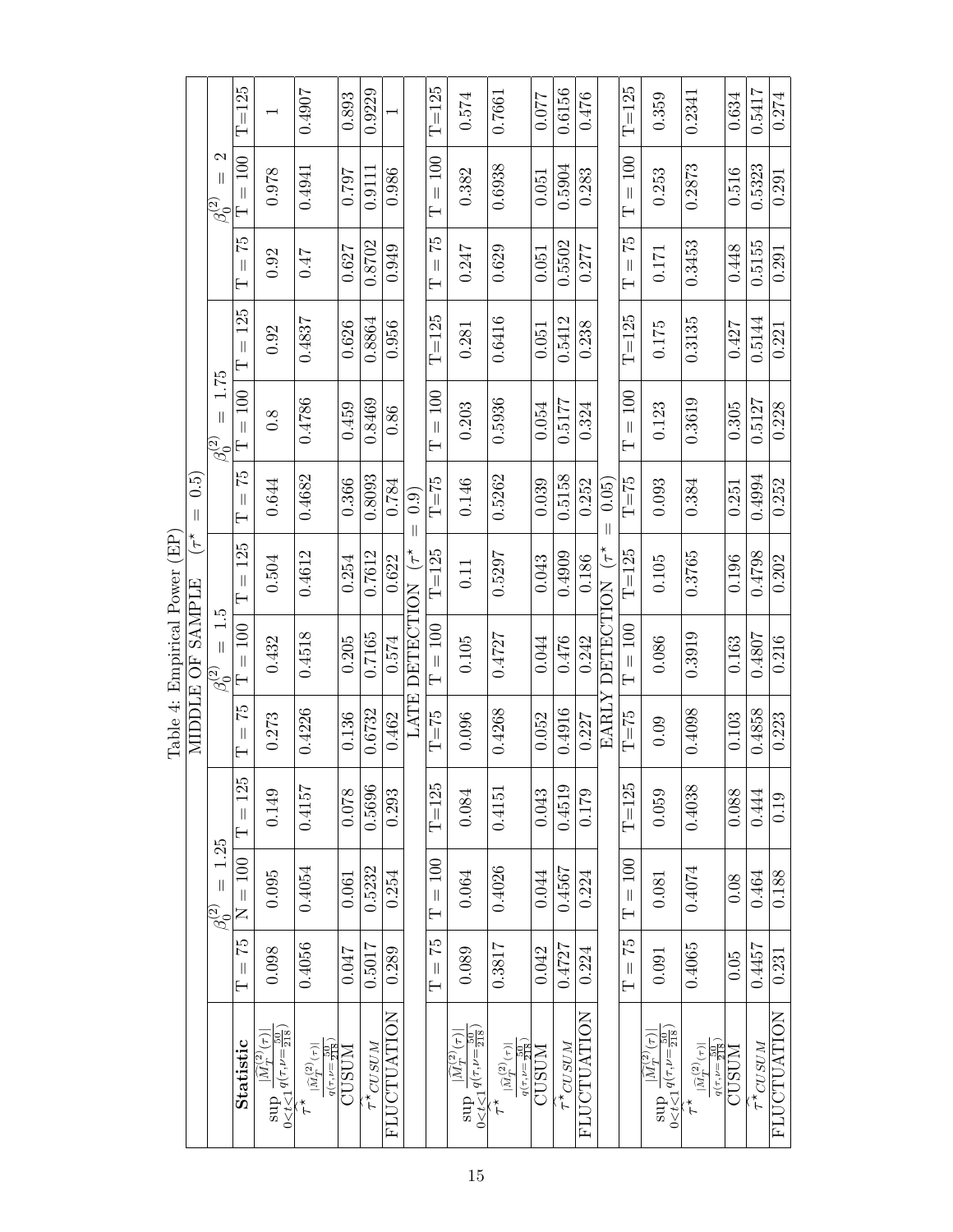### 4 Application to Return Series

The insightful works of DM (2006) and MZL (2007) show clear evidence of informed price movements before unscheduled announcements. These announcements are trading statements made by FTSE350 issuers and public takeover announcements made by companies to which the takeover code applies. Given the nature of the techniques employed and statistical methods, there is no certainty about their results, however these authors assert that there is a high probability that most of the informed price movements detected in their study and covering the period 1999-2005 are due to insider trading. They also conclude that there seems to be a reduction in this practice after the introduction of the Financial Services and Market Act in 2001; that is more apparent in the years 2004 and 2005.

Their methodology was discussed in previous sections but is repeated here for sake of exposition. These authors obtain a sequence of announcements affecting the different stocks comprising the FTSE350. Their experiment consists on fitting the ECAPM featured in (2) to the latest 240 daily observations up to ten days before the announcement, in order to obtain the corresponding sequence of abnormal returns. They use these observations to construct the bootstrap approximation of the distribution of the cumulative returns; the corresponding right tail critical value is compared against the value of four-day and two-day cumulative returns constructed from the 10-day window just before the announcement in order to see if these abnormal returns can be statistically derived from the process generating the returns or are due to some external intervention.

FSA has granted us partial access to the data of the study by MZL (2007). In particular, we have 371 announcements on the 350 FTSE350 companies with 251 return observations per company per announcement and standardization of the announcement on the 250th day. We only have information concerning the timing of the announcement but not on the nature of this announcement or the name of the company under study. The number of announcements (371) implies that for some companies there is more than one announcement. After fitting the regression model (2) and computing the test statistic (17) developed in this paper with the parameter  $\nu = 50/128$ , we detect 23 series where there is at least one break in the intercept. We have chosen the parameter  $\nu$  that maximizes the number of break detections in the intercept and that is tailored to detect breaks that occur early, in the middle as well as late in the sample period.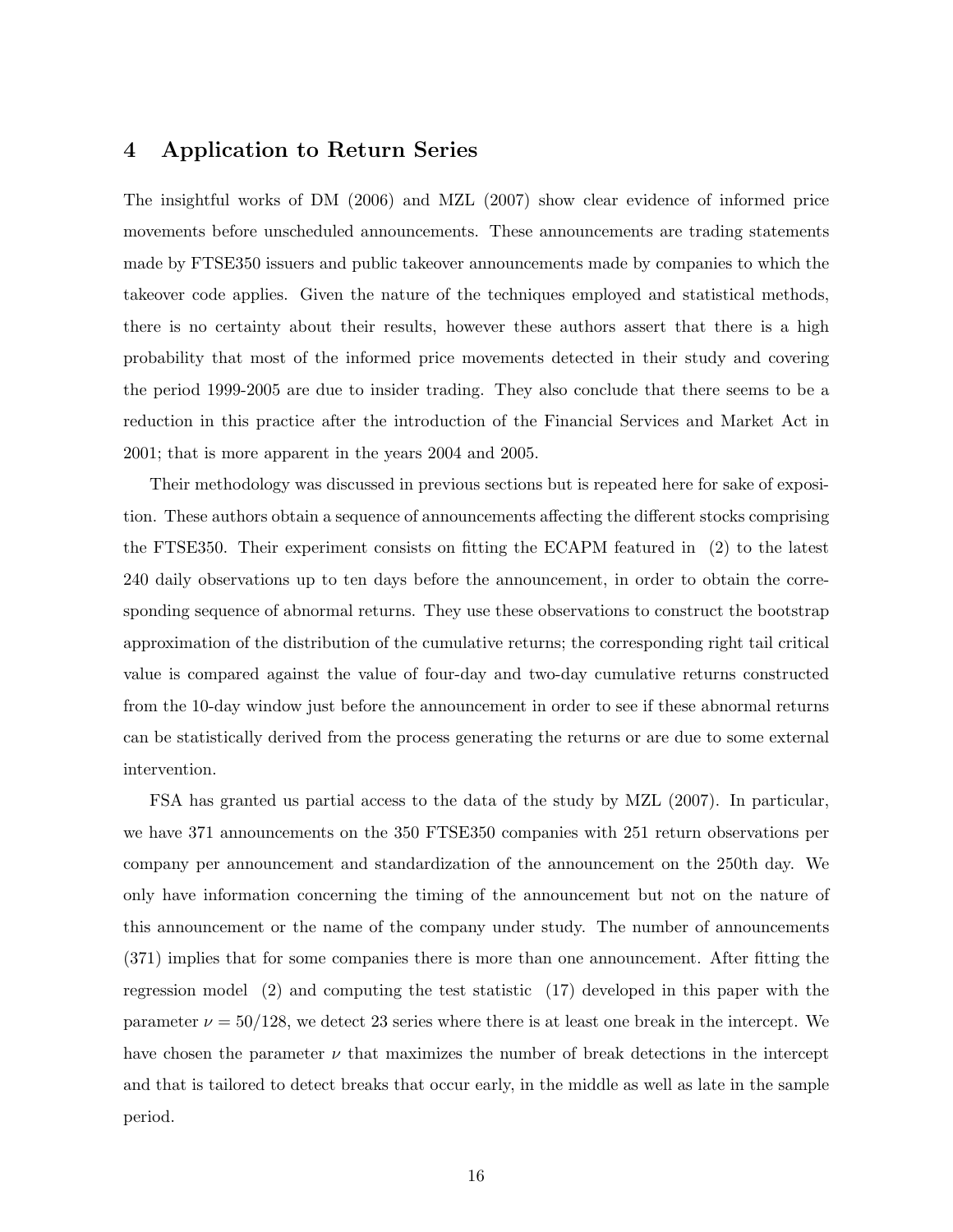

The following histogram, Figure 1, shows the frequency of the timing of the rejections.

There are 13 series out of 23 with the break after  $\tau = 0.985$  (observation 248), and 12 series with the break on the announcement day. In these series the break, given by a change in the intercept parameter, is interpreted as an increase in the idiosyncratic risk as a result of the announcement. There is a group of eight companies in the middle of the histogram with breaks between  $\tau = 0.50$  and  $\tau = 0.70$  (observations 125 and 175); this corresponds to between four and two months before the announcements. We claim that, due to the timing of the break, these are the firms that should be further investigated for insider trading practices. The remaining two break events between  $\tau = 0.00$  and  $\tau = 0.20$  are very far from the announcement day to be considered as indicators of some irregular activity.

For illustration purposes we report our study for five series of abnormal returns. These are chosen to lie in each of the three groups according to the above histogram: firms with changes due to announcements, firms suspect of informed price movements and finally, spurious detections. Figure 1 plots the sequence of abnormal returns for each of the five series studied in detail. The timing (fraction of the sample) of the detection of each break are  $[0.640, 0.068, 0.690, 0.992, 0.992]$ and are signaled with an arrow.

The parameters of the regression model (2);

$$
R_{it} = \alpha + \beta_1 R_t^M + \beta_2 R_{it-1} + \beta_3 R_{t-1}^M + \varepsilon_{it},
$$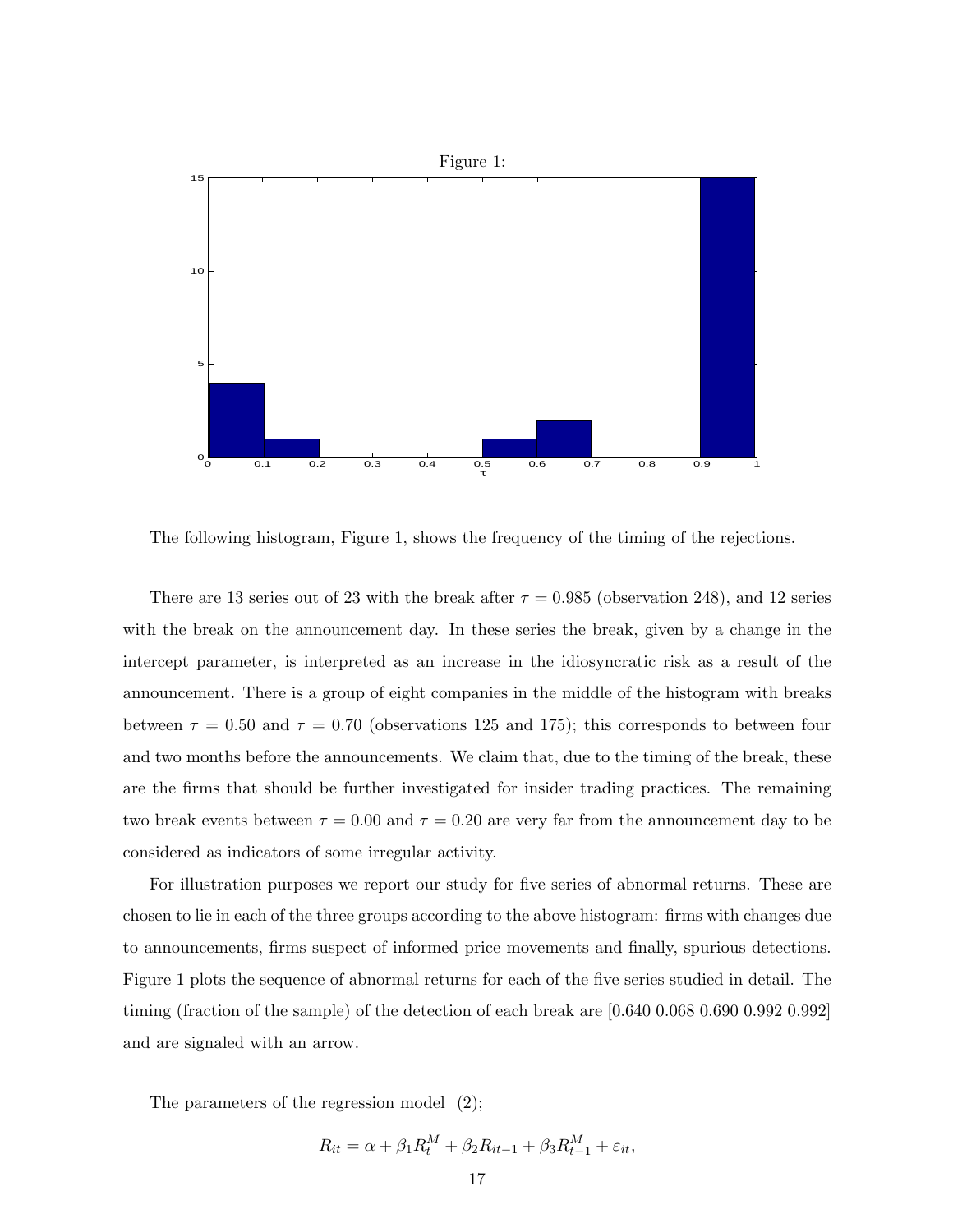

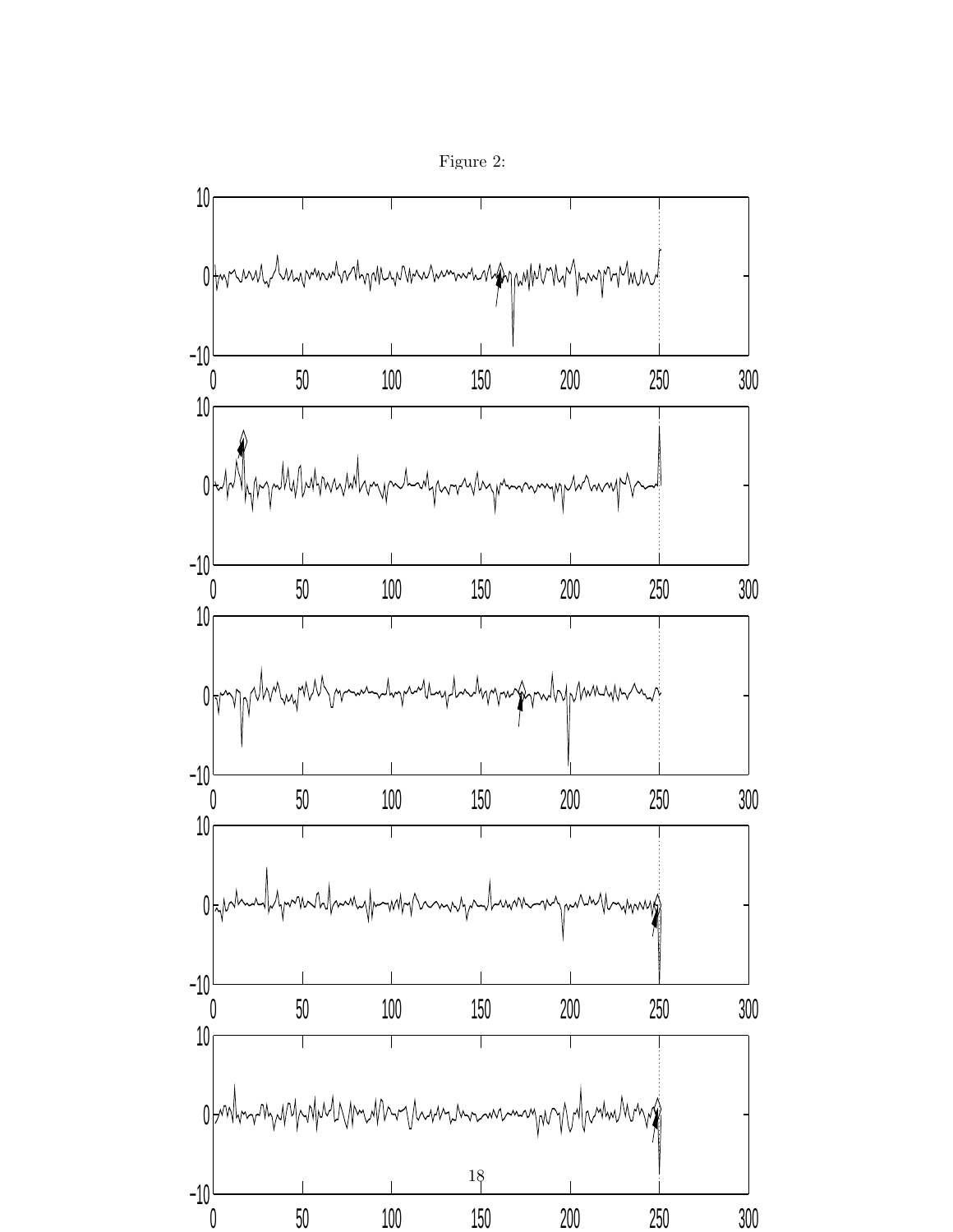|              |          | таріє д.  |           | Estimate of Farameters |            |            |            |
|--------------|----------|-----------|-----------|------------------------|------------|------------|------------|
| Series/coeff | $\alpha$ | $\beta_1$ | $\beta_2$ | $\beta_3$              | $\omega_0$ | $\omega_1$ | $\omega_2$ |
| Series 9     | $-0.002$ | 0.490     | 0.139     | $-0.290$               | 0.000      | 0.101      | 0.000      |
|              | (0.001)  | (0.129)   | (0.066)   | (0.131)                | (0.001)    | (0.037)    | (0.290)    |
| Series 30    | 0.006    | 0.258     | 0.205     | $-0.070$               | 0.000      | 0.000      | 0.986      |
|              | (0.001)  | (0.104)   | (0.060)   | (0.106)                | (0.000)    | (0.005)    | (0.051)    |
| Series 38    | $-0.002$ | 0.399     | 0.018     | 0.013                  | 0.000      | 1.000      | 0.000      |
|              | (0.001)  | (0.177)   | (0.063)   | (0.178)                | (0.000)    | (0.112)    | (0.080)    |
| Series 65    | $-0.001$ | 0.454     | 0.266     | 0.140                  | 0.000      | 0.000      | 0.028      |
|              | (0.001)  | (0.139)   | (0.062)   | (0.142)                | (0.000)    | (0.026)    | (0.000)    |
| Series 88    | 0.000    | 0.660     | 0.021     | $-0.032$               | 0.000      | 0.169      | 0.000      |
|              | (0.001)  | (0.108)   | (0.063)   | (0.116)                | (0.000)    | (0.111)    | (0.393)    |

Table 5: Estimate of Parameters

and

$$
\sigma_{it}^2 = \omega_0 + \omega_1 \varepsilon_{it-1}^2 + \omega_2 \sigma_{it-1}^2,
$$

accommodating for conditional heteroscedasticity are located in Table 5.

Table 5 estimates the parameters of model (2) with standard errors recorded in brackets. Series  $\sharp$  determines its location in the FSA database provided. The results from this table show that the lagged market portfolio return is not significant for any of the series. The idiosyncratic lagged variable, however, is significant for all cases. Finally, we also observe that the presence of conditional heteroscedasticity seems not to be instrumental in this study.

## 5 Conclusion

The occurrence of abnormal returns before unscheduled announcements is usually identified with informed price movements and in particular with the presence of insider trading. This practice is banned in most of worldwide financial markets. For example, the British FSA as part of the statutory objective of maintaining confidence in the British financial system is responsible for detecting market abuse and when detected to prosecute.

It is not obvious that price movements before sensitive market announcements are due to the effect of insiders attempting to take profit of private information, therefore and following the work of MZM (2007) we concentrate on detecting the presence of informed price movements before unscheduled announcements and leave the detection of insider trading to more sophisticated techniques involving detailed investigation of the company under scrutiny.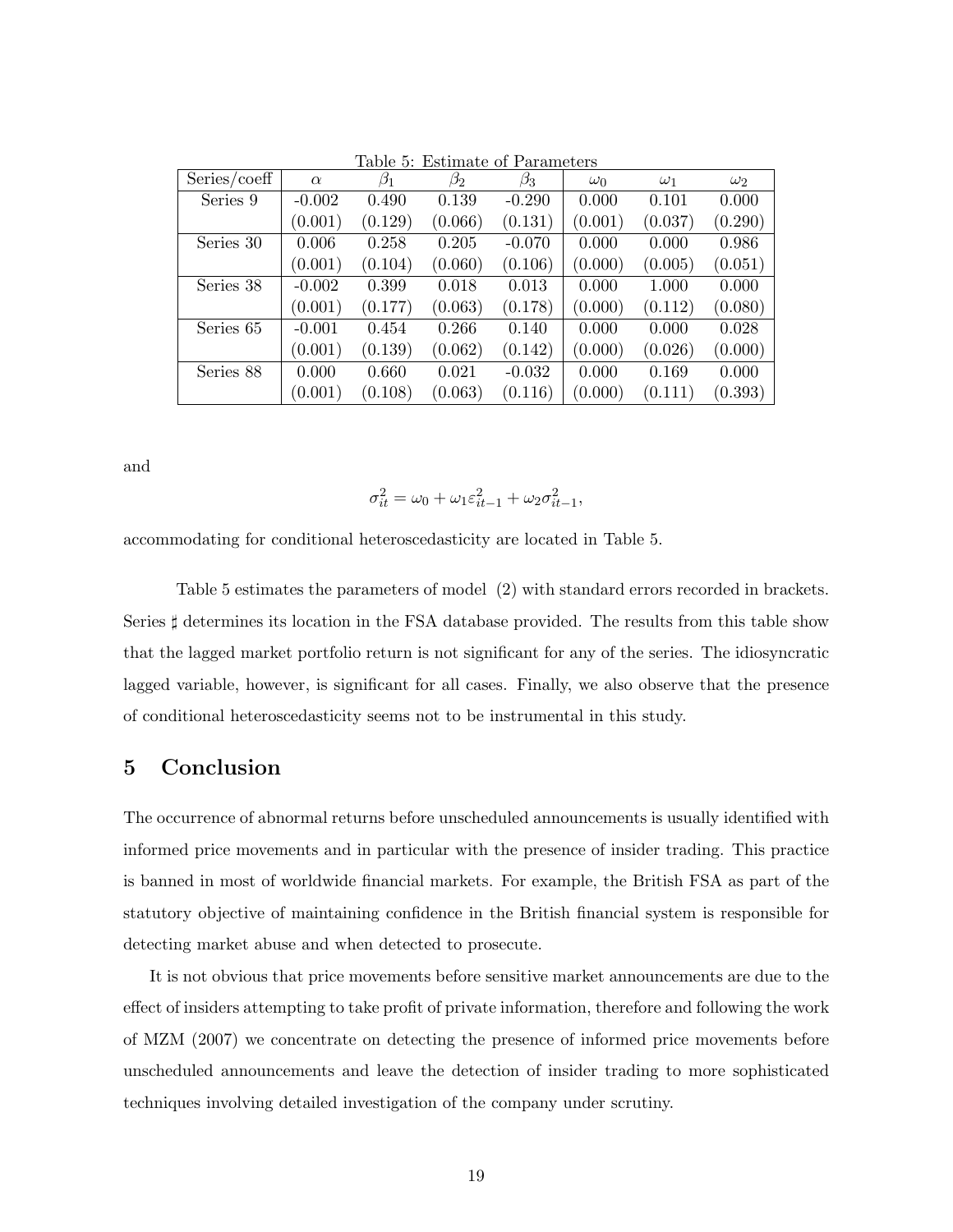We show that the presence of informed price movements can be detected by running structural break tests for the intercept of an extended capital asset pricing model. In particular, we propose a test statistic that is based on a U-statistic type process which can be tailored to have more power against detections that occur early or later on in the evaluation period and is robust to the estimation of model parameters. As a by-product, we show that standard CUSUM type tests have no statistical power and more importantly, are not well suited in general to handle changes in the intercept of LRMs.

The application of our method to data on returns on companies comprising the FTSE350 detects twenty three breaks in the intercept of the model during the evaluation period. From these breaks we find evidence of informed price movements for ten companies, the break in intercept being more significant for eight companies where the break occurs somewhere between four and two months before the announcement. Our recommendation from this study is to monitor more closely these eight companies to see if these statistical detections are due to fraudulent use of sensitive information or are simply the result of our statistical device. Further research includes the detection of more than one break in the evaluation period and of breaks in the volatility process.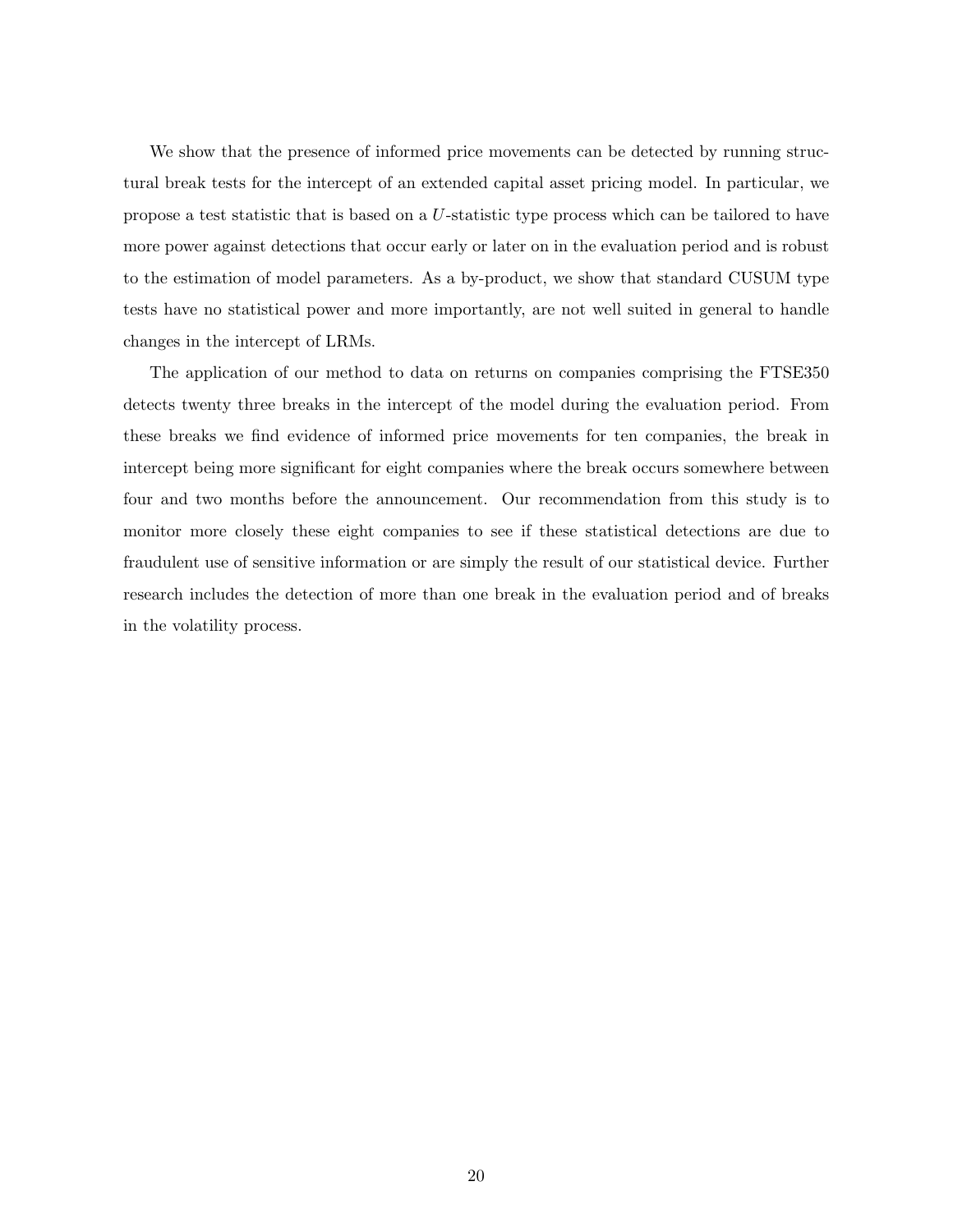## References

- [1] Altissimo, F. and Corradi, V. (2003). Strong Rules for Detecting the Number of Breaks in a Time Series. Journal of Econometrics, vol 117, pp. 207-244.
- [2] Antoch, J. and Hušková, M. and Veraverbeke, N. (1995). *Change-Point Problem and Boot*strap. Journal of Non-parametric Statistics, Vol. 5 pp. 123-144.
- [3] Brown, R., Durbin, J. and Evans, J. (1975). Techniques for Testing the Constancy of Regression Coefficients over time, Journal of The Royal Statistical Society Series B (Methodology), vol. 37, No. 2, pp. 149-192.
- [4] Dubow, B. and Monteiro, M. (2006). Measuring Market Cleanliness, Financial Services Authority, Occasional Paper Series 23.
- [5] Chow, G.C. (1960). Tests of Equality between Sets of Coefficients in two Linear Regression Models, Econometrica, 28, pp. 591-605.
- [6] Garbade, K. (1977). Two Methods for Examining the Stability of Regression Coefficients, Journal of The American Statistical Association, vol. 72, pp. 54-63.
- [7] Grégoire, P. and Huang, H. (2009). Informed Trading, noise trading and the cost of equity. International Review of Economics & Finance, vol. 17, Issue 1, pp. 13-32.
- [8] Kramer, W., Ploberger, W. and Alt, R. (1988). Testing for Structural Change in Dynamic Models, Econometrica, vol. 56, pp 1355-1369.
- [9] Maddala, G. S. (1999). Unit Roots, Cointegration and Structural Change, Publisher: University of Cambridge Press, New York.
- [10] Monteiro, M., Zaman, Q. and Leitterstorf, S. (2007). Updated Measure of Market Cleanliness, Financial Services Authority, Occasional Paper Series 25.
- [11] McCabe, B. P. M. and Harrison, M. J. (1980). Testing the Constancy of Regression Relationships over Time Using Least Squares Residuals, Applied Statistics, 29, pp. 142-148.
- [12] Olmo, J. and Pouliot, W. (2008). U-Statistics type tests for Structural Breaks in Linear Regression Models, Department of Economics, City University London Discussion Paper Series, 08/15.